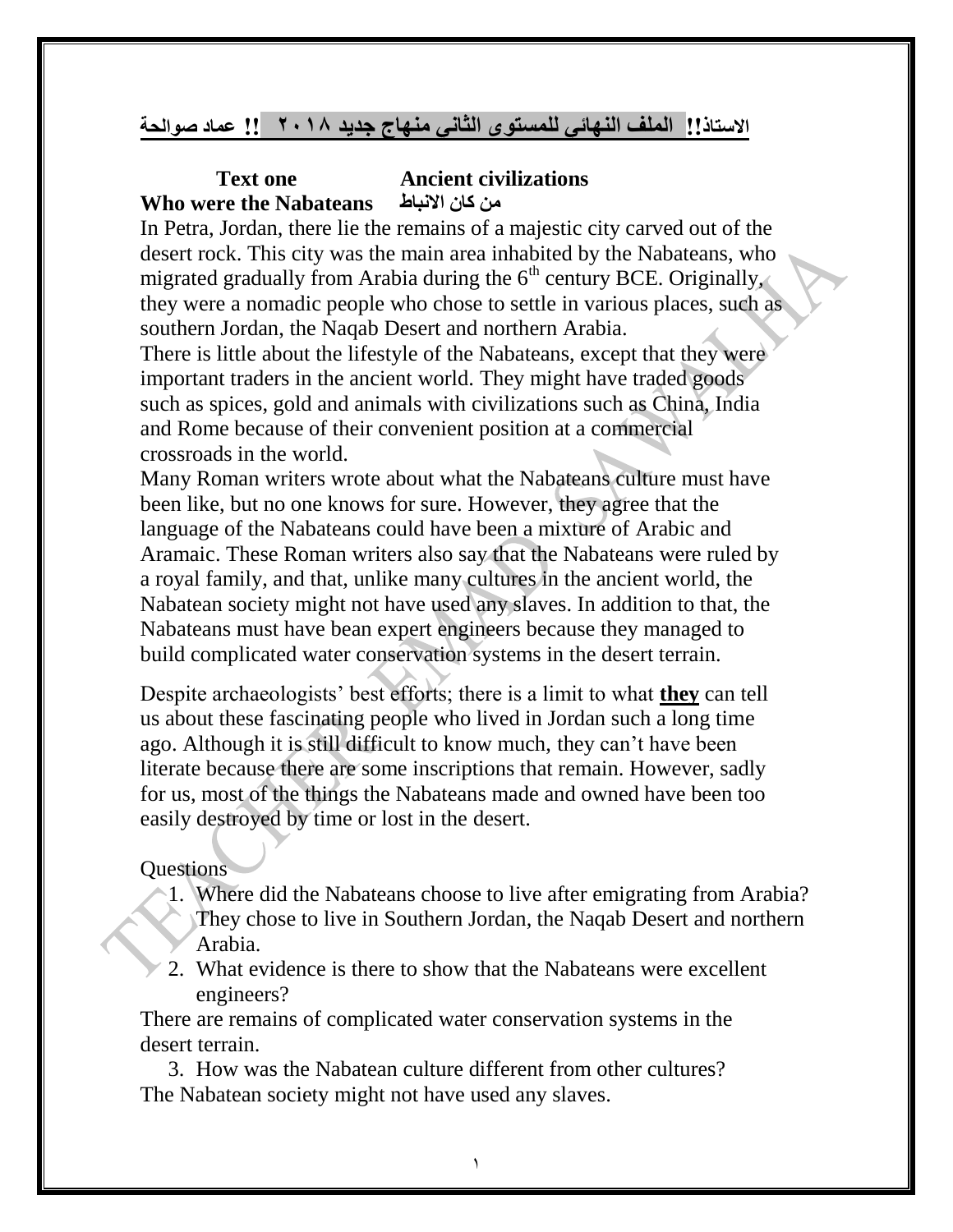4. The Nabateans were nomads before they choose to settle in Petra. What reason can you think of that might have influenced them to settle? I think they might have been influenced by a better place to live in. It might have a better climate, for example.

5. Why were the Nabateans skilled traders?

 Because they managed to build complicated water conservation system in the desert terrain.

6. Why is it impossible that the Nabateans were illiterate?

Because there are some inscriptions that remain.

 7. The language of the Nabateans was a mixture of two languages. Mention these two languages.

A mixture of Arabic and Aramaic.

 8. Quote the sentence which indicates what happened to most of the remains and ruins of the Nabateans.

 However, sadly for us, most of the things the Nabateans made and owned have been too easily destroyed by time or lost in the desert.

 9. Find a word in the text which means **"pieces of writing carved into a stone, rock...etc"**

Inscriptions

 10. The Nabateans chose to settle in many places. Write down two of them. Such as southern Jordan, the Naqab Desert and northern Arabia.

 11-What does the underlined pronoun **"they"** refer to? archaeologists

 12- Nabateans traded many goods. Write down two of these goods. They might have traded goods such as spices, gold and animals

 13- Nabateans traded many goods with civilizations. Write down two of these civilizations.

such as China, India and Rome

14- Why did Nabateans trade with China, India and Rome?

Because of their convenient position at a commercial crossroads in the world.

 15- What happened to the things the Nabateans made and owned? most of the things the Nabateans made and owned have been too easily destroyed by time or lost in the desert.

--------------------------------------------------------------------------------------------------------- ملا**حظ**ة مهمة **ال تركز على قطع متوقعة وتترك باقي القطع بل يجب عليك دراسة جميع القطع المطلوبة في كتاب الطالب وكتاب التمارين**.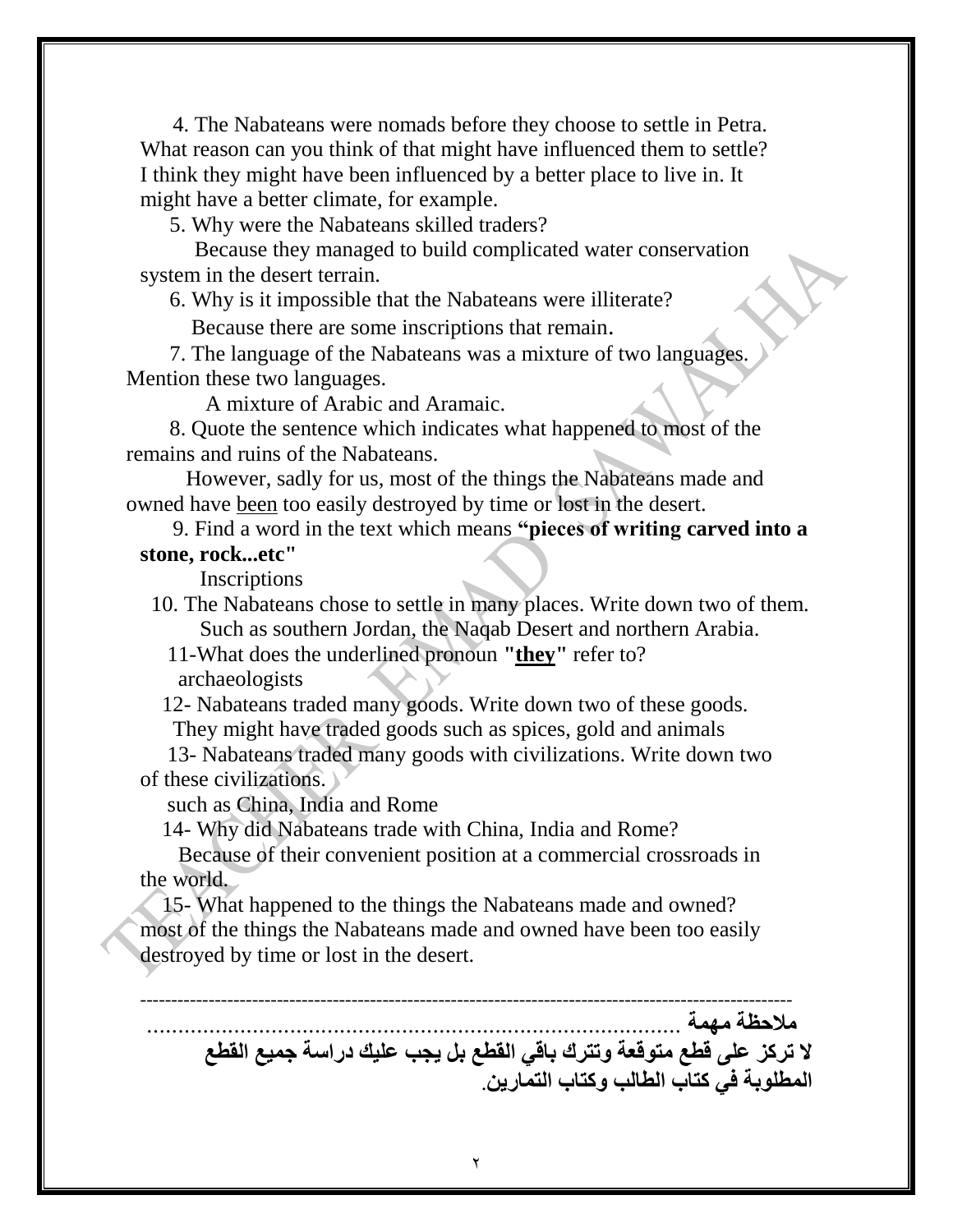#### **Text two Non-renewable energy متجددة الغير الطاقة**

Jordan depends a lot on foreign energy sources. Ninety-six per cent of the country's energy comes from oil and natural gas imported from neighbouring Arab countries. Because of this dependence on other countries, Jordan has invested in research projects to identify alternative sources of energy.

At the moment, imported natural gas is used to fulfill the country's energy needs and to generate electricity. However, a recent discovery of natural gas in Jordan means that, in the future, less natural gas will need to be imported. Oil shale rock has also found in Jordan, most notably in the west-central area. **Shale** oil can be produced from this type of sedimentary rock. It is a substitute for crude oil, but the extraction process for shale oil is more expensive. The process is also quite dangerous and produces a lot of waste product. At the moment, no shale oil industry exists in Jordan but several companies are considering using it to generate thermal power.

Nuclear power holds hope for Jordan's future energy supply. Plans are in place to construct two nuclear reactors **which** will double the country's electricity generation capacity. Jordan plans to get 60 per cent of its energy needs from nuclear energy by 2035 CE.

#### **Questions**

1- Ninety-six per cent of Jordan's energy comes from two kind of resources. Write down these two resources.

Oil and natural gas

- 2- Where does Jordan import oil and natural gas from? neighbouring Arab countries
- 3- Why has Jordan invested in research projects to identify alternative sources of energy?

Because of this dependence on energy on other countries

4- Imported natural gas used fot two purposes. Write down these two purposes.

- to fulfill the country's energy needs and to generate electricity.
- 5- What does a recent discovery of natural gas in Jordan mean?

that, in the future, less natural gas will need to be imported.

- 6- Where has oil shale rock found in Jordan? in the west-central area.
- 7- What has found in the west-central area of Jordan? Oil shale rock
- 8- What type of rock can shale oil produced? sedimentary rock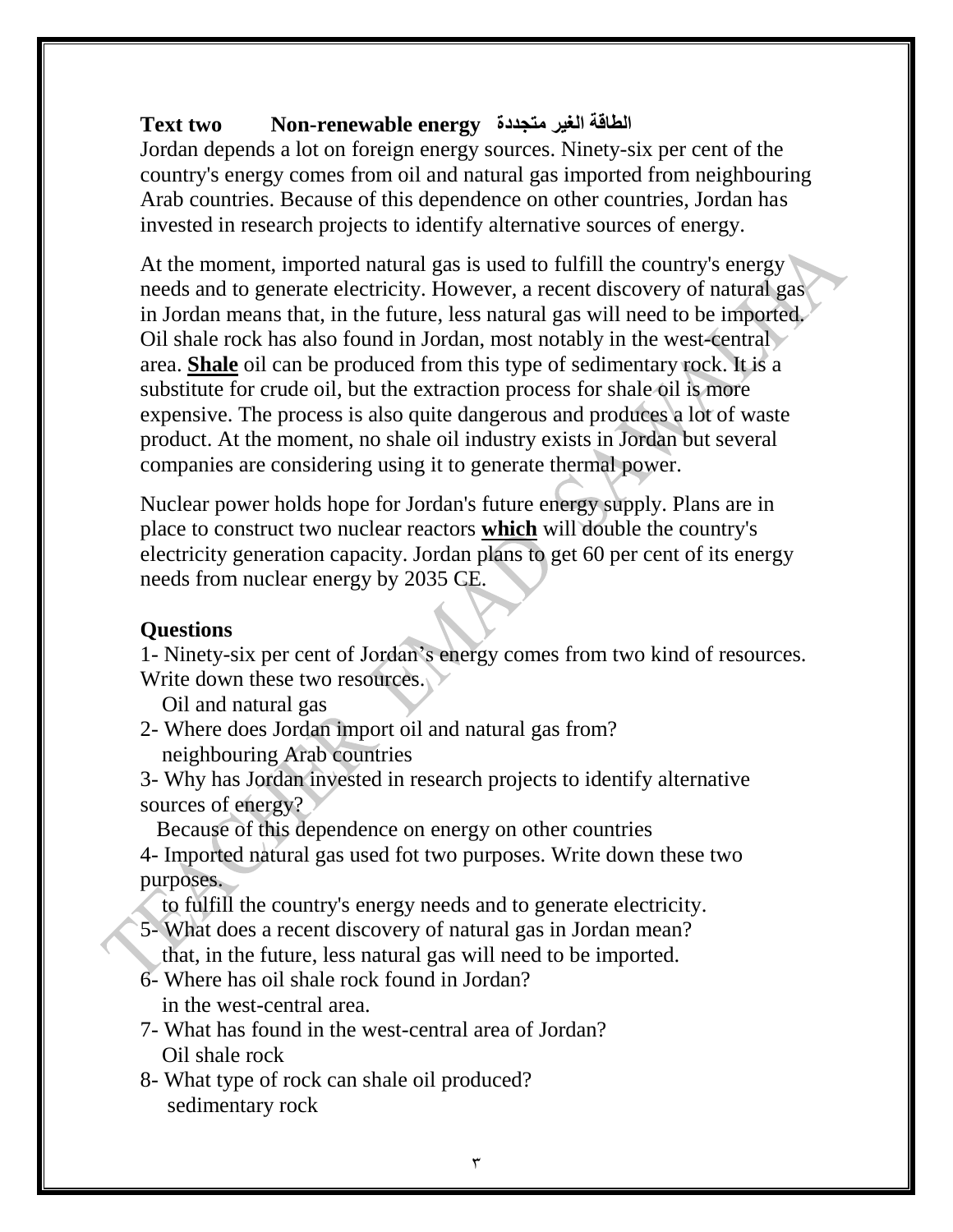9- What is it a substitute for crude oil? Oil shale rock

10- Shale oil industry doesn't exist in Jordan for many reasons. Write down two of these reasons.

 The extraction process for shale oil is more expensive. The process is also quite dangerous and produces a lot of waste product.

11- Why are several companies using shale oil?

to generate thermal power.

- 12- How many nuclear reactors will be constructed in Jordan? two nuclear reactors
- 13- What will double the country's electricity generation capacity? Shale oil / nuclear power
- 14- Mention three of the non-renewable energy resources in the text? natural gas 2- shale oil 3- nuclear power
- 15- What does the underlined word **which** refer to? Two nuclear reactors
- 16- What does the underlined word **'shale'** mean? A type of soft rock that oil can be extracted from ------------------------------------------------------------------------------------------------------

**Best wishes Teacher: Emad sawalha** 

**مع تمنياتي لكم بالنجاح والتوفيق االستاذ: عماد صوالحة دروس تقوية في اللغة االنجليزية مع التاسيس Email: emadsawalha70@yahoo.com ---------------------------------------------------------------------------------**

**ملاحظة مهمة .. ال تركز على قطع متوقعة وتترك باقي القطع بل عليك دراسة جميع القطع المطلوبة منك**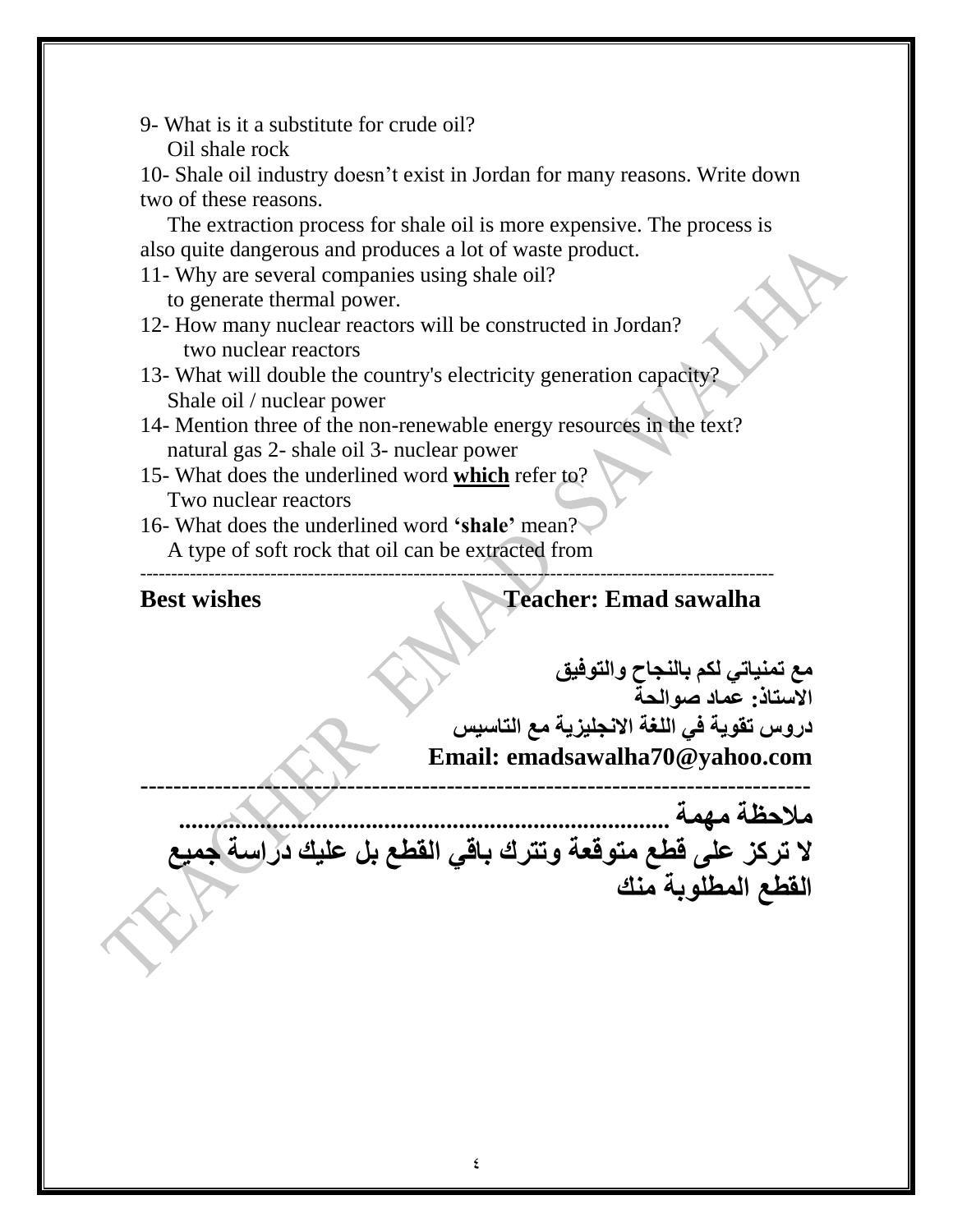#### **Text 3 The language of Braille بريل لغة**

Communication, the sharing of information, ideas and thoughts, can take many forms. Before the development of writing, people communicated via smoke **signals**, cave paintings and drumbeats. The first systems of writing used pictures to convey meaning. Gradually, as language developed, alphabets evolved, using letters and symbols which represented sounds. Thses sounds in turn made up words.

The invention of the printing press in the  $15<sup>th</sup>$  century led to the first forms of mass media: newspapers and magazines. Until then, it hadn't been possible to reach thousands of readers at the same time. However, only sights people could access these media.

This all changed in1820 CE. It happened when an officer in the military in France was visiting the Royal Institute of the Blind in Paris. He wanted to demonstrate to the students a system of dots he had invented. These dots allowed soldiers to communicate without speaking. This method of communication caught the attention of Louis Braille, a young man **who** was studying at the Institute.

After many years of work, Louis Braille had improved and completed the system of raised dots, which became known as Braille. The characters consist of six tactile dots that can form 64 combinations, spelling out letters, numbers and symbols.

By 1868 CE, 16 years after Louis Braille's death, blind people all over the world were using Braille every day. It has also been adapted to scripts in different languages. It enables blind people to read books, maps and labels, and even to press buttons in a left. A wide range of national daily newspapers are available in Braille, too.

Nowadays, screen-reading software means that the text on a computer screen can be heard aloud. Digital talking books that simultaneously generate output in Braille are also available.

#### **Questions**

1- How did mass media contribute to the invention of Braille? By issuing versions using Braille to enable the blind to read newspapers and magazines.

2- Why do you think soldiers had to communicate without speaking? I think they did that to keep their communication secret.

 3- What makes Braille an official system of communication? Because it's used all over the world.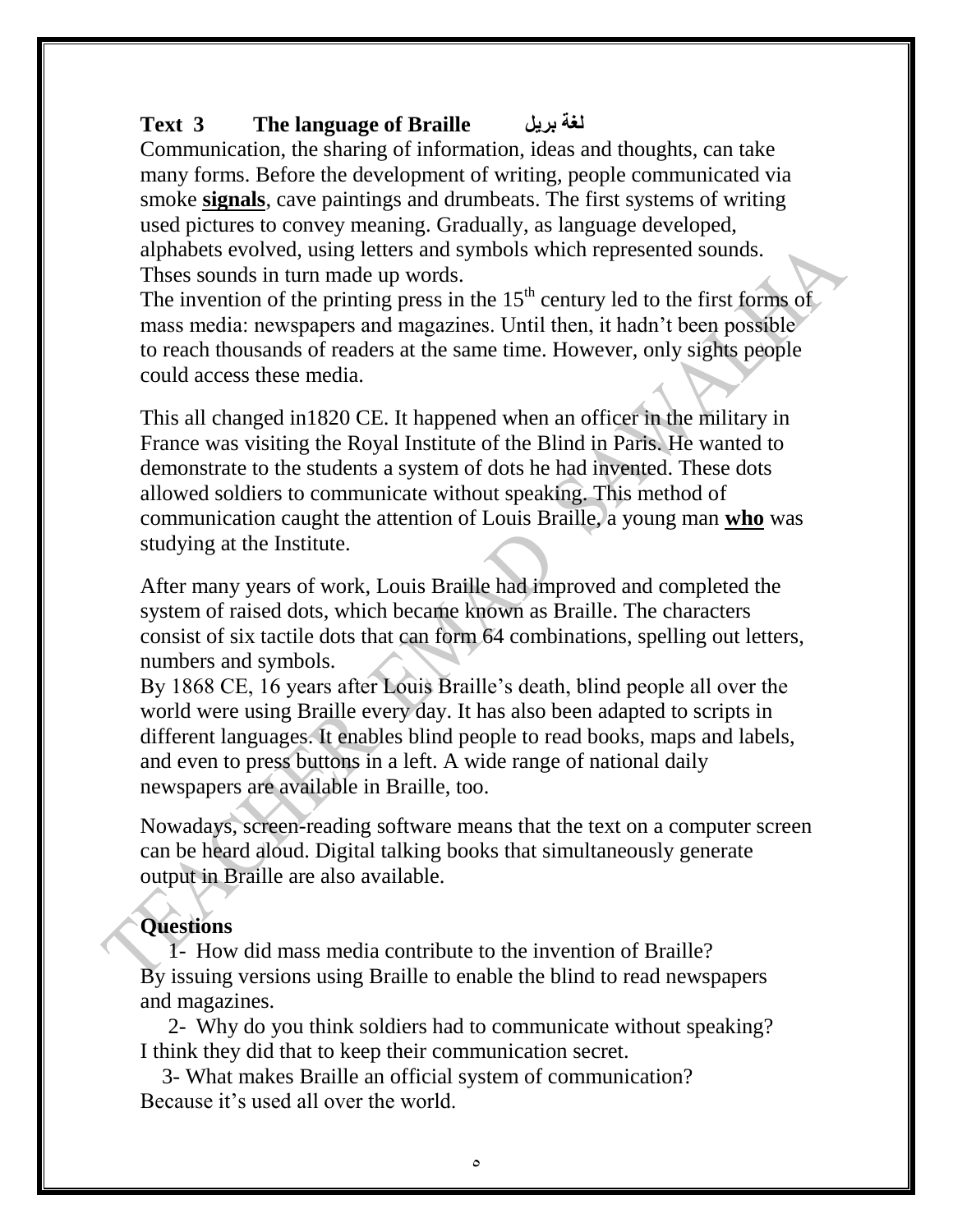4-How does technology nowadays help blind people to communicate? Text on a computer screen can be heard aloud, and digital talking books that simultaneously generate output in Braille are also available.

5- Do you think Braille is a practical way for the blind to communicate? Justify your answer.

I think Braille is practical for the blind to communicate because it uses a sense that they have. It could be very slow though, as reading with fingers might take longer time.

----------------------------------------------------------------------------------

6- How did people communicate before the development of writing? People communicated via smoke signals, cave paintings and drumbeats.

7- What did the first systems of writing use to convey meaning?

The first systems of writing used pictures to convey meaning.

8- How did alphabets evolve?

Alphabets evolved, using letters and symbols which represented sounds. 9- There were two forms of mass media in the  $15<sup>th</sup>$  century. Write down these two mass media.

newspapers and magazines.

10- How could soldiers benefit from the first system of dots?

These dots allowed soldiers to communicate without speaking.

11- How does blind people benefits from Braille?

It enables blind people to read books, maps and labels, and even to press buttons in a left

12- What does the underlined word **who** refer to? Louis Braille

13- What do the characters of Braille consist of?

 the characters consist of six tactile dots that can form 64 combinations, spelling out letters, numbers and symbols.

14- What does the underlined word '**signals**' mean? means of communication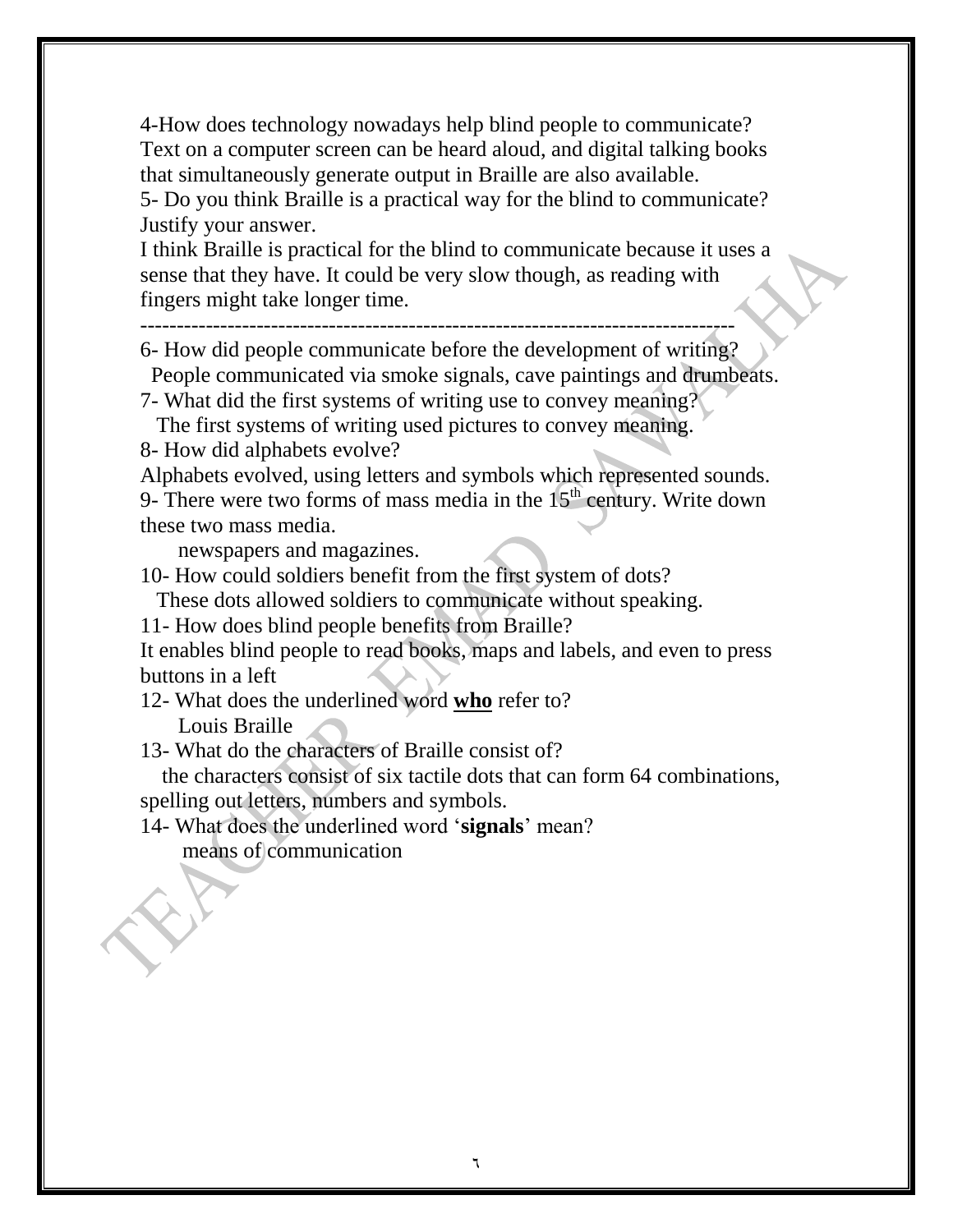## **Text 4 The Minoan civilization الميناوية الحضارة**

The Minoan civilization ruled the Mediterranean Island of Crete for 1,500 years, until it was destroyed in 1450 BCE. The Minoans built the first paved roads in Europe and introduced running water. **They** had a powerful **navy**, which might have been why they were such a strong civilization for so long.

For many years people have been trying to find why this developing civilization might have disappeared. Even after Crete was hit by a large earthquake around 1,700 BCE, the Minoans rebuilt their cities. So what caused their civilization to end?

Many experts say that the end of the Minoan civilization might have been caused by the eruption of a volcano on the nearby Island of Santorini, almost 3,500 years ago.

However, at Knossos in Crete, scientists have been examining deposits of ash, marine species, cattle bones and seashells in the soil. How could these deposits have got there? The only answer is that they must have been deposited in Crete by a tsunami.

Experts have now pieced together a possible explanation of what might have happened. They believe that several tsunamis might have hit the northern and eastern shores of the island, every thirty minutes due to the eruption of the volcano on Santorini. It must have been a terrifying experience for the Minoans living there!

#### **االسئلة Questions**

- 1- Which island the Minoan civilization ruled? The Mediterranean Island of Crete
- 2-How did the Minoans contribute to the development of civilization? By introducing paved roads and running water
- 3-What does the underlined word **they** refer to? the Minoans
- 4-Why were the Minoans such a strong civilization for so long? They had a powerful navy.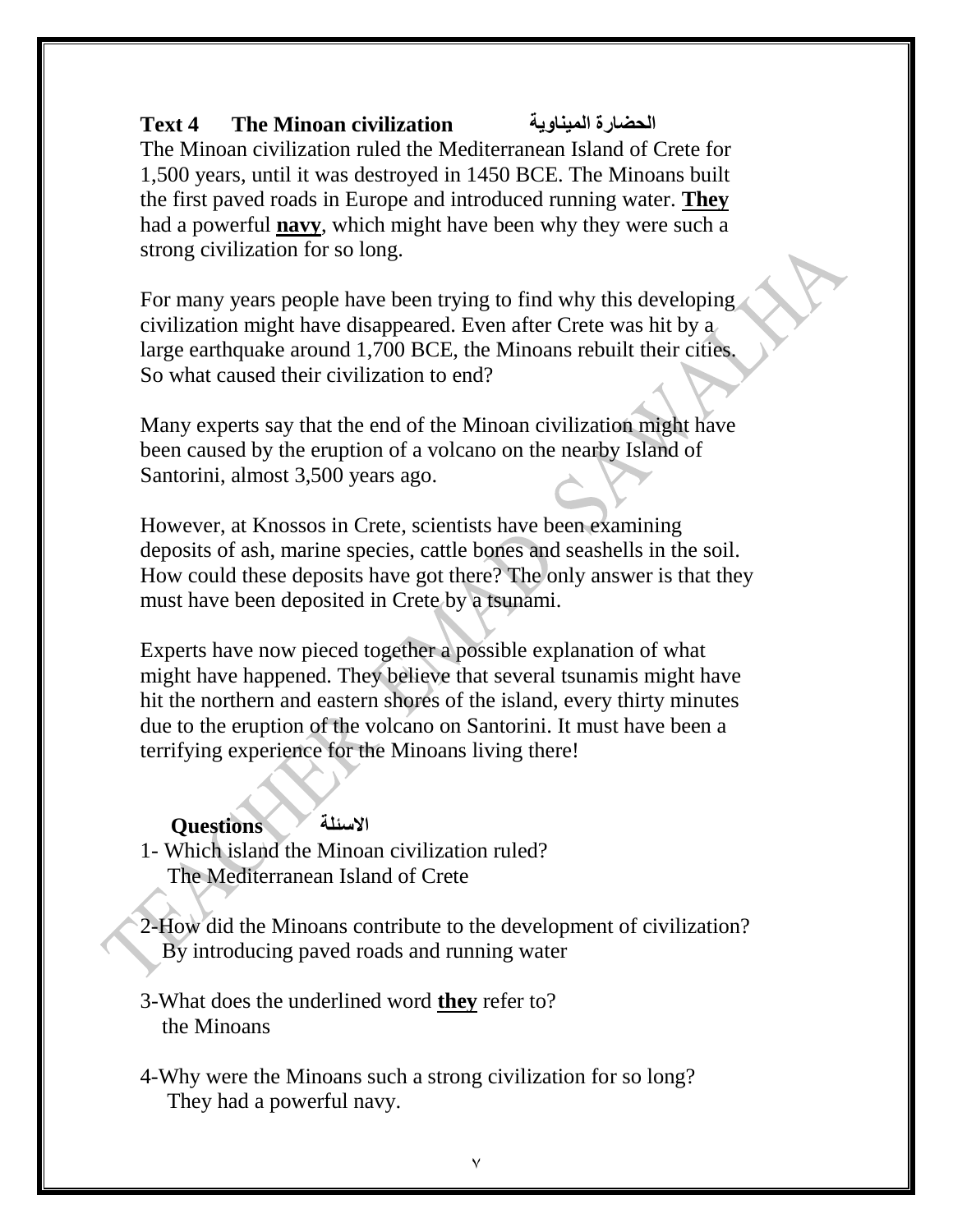5-Why is the disappearance of the Minoan civilization a mystery?

 Because they were a strong civilization for along time, even rebuilding their cities after an earthquake.

6- What was the main reason of the end of the Minoan civilization?

 By the eruption of a volcano on the nearby Island of Santorini, almost 3,500 years ago.

7-What evidence made the experts believed that Crete was hit by tsunamis? Because deposits of ash, marine life, cattle bones and seashells have been found in the soil.

8-If a civilization from our days disappeared all of a sudden, what kind of evidence do you think it would leave behind it?

I think a civilization would leave behind things like recent technology and also things of everyday life.

9- Quote the sentence which indicates that people tried very hard to know the reason of Minoan's disappearance.

 For many years people have been trying to find why this developing civilization might have disappeared.

10- What does the underlined word **'navy'** mean? seagoing military force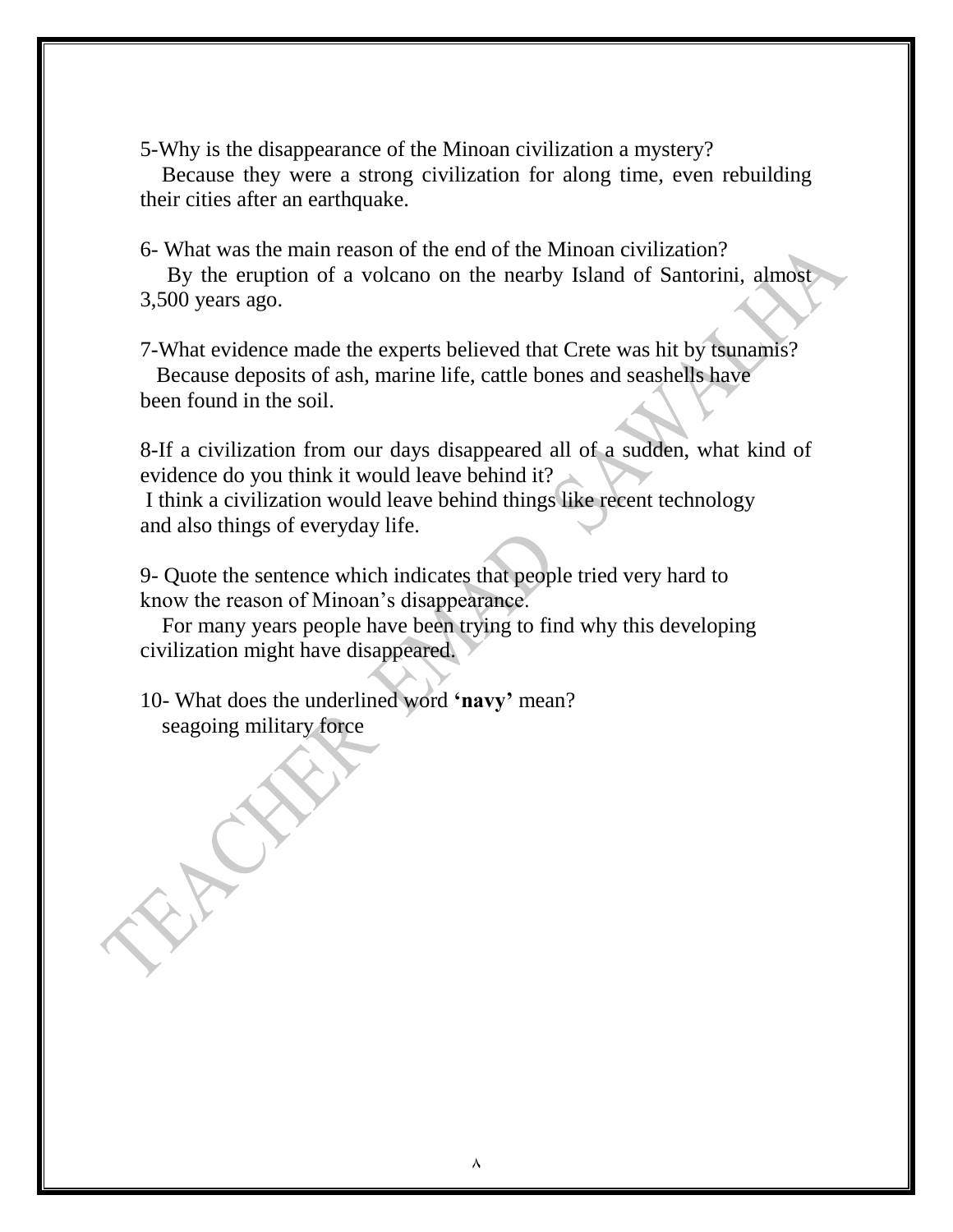# **Text 5 Crude oil الخام النفط**

Crude oil is currently the most important source of energy in the world. It is fossil fuel **which** is formed over many years by the decomposition of organic compounds or anything that contains the element Carbon.

These **organic** materials come from the remains of animals and plants. When sediment and other organic materials are buried deep under the ground under high temperature and pressure, crude oil is formed.

It then undergoes many different processes before it is ready to be used as energy, and from it we get petrol, diesel and kerosene, among other fuels. However, due to the time taken to form new supplies of crude oil, it is considered to be a finite, non-renewable source of energy.

#### **Questions:**

1- What is the most important source of energy?

 Crude oil is currently the most important source of energy in the world 2- Define the Crude oil. /or: What do we mean by Crude oil?

It is fossil fuel which is formed over many years by the decomposition of organic compounds or anything that contains the element Carbon.

3- Where do the organic materials come from?

These organic materials come from the remains of animals and plants.

4- How is crude oil formed?

When sediment and other organic materials are buried deep under the ground under high temperature and pressure, crude oil is formed.

5- What can we get from the crude oil?

from it we get petrol, diesel and kerosene, among other fuels.

6- Why is crude oil considered to be a finite, non-renewable source of energy?

due to the time taken to form new supplies of crude oil, it is considered to be a finite, non-renewable source of energy.

7- What does the underlined word **which** refer to?

It is fossil fuel

8- Quote the sentence which shows the importance of the crude oil in the world.

Crude oil is currently the most important source of energy in the world.

9- What does the underlined word '**organic'** mean? Something that came from living matter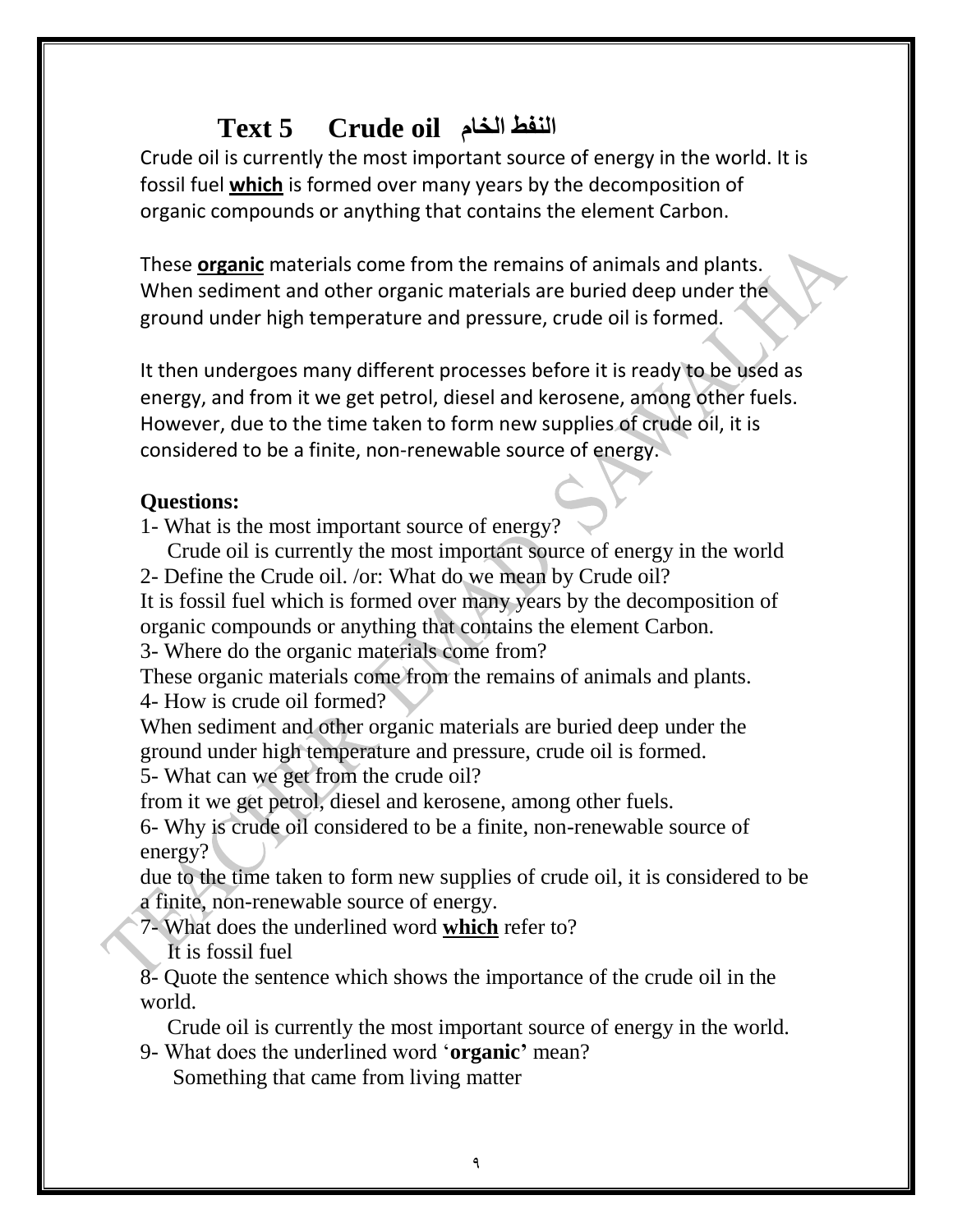#### **Text 6 The history of pizza البيتزا تاريخ**

The earliest form of pizza was invented when soldiers needed food to take with them on long marches. They backed a kind of bread flat on their shields and then covered it with cheese and dates. This early pizza was a convenient, healthy food for people who were constantly on the move. The wheat flour base provided energy in the form of carbohydrates, the cheese gave the soldiers calcium, which kept their bones and teeth healthy, and the dates provided protein, fiber and various vitamins and minerals that are necessary to keep the body healthy. Pizza is also mentioned in the  $3<sup>rd</sup>$  century BCE, **when** there was written evidence of a flat round bread that had olive oil, herbs and honey on the top. It was backed on hot stones.

When people explored the remains of Pompii, Italy, they found evidence of a flat flour cake that was baked and widely eaten there at that time. There was also evidence of the first pizza restaurants in as Pompeii in the  $16<sup>th</sup>$ century CE. Visitors can see the pizza ovens in the ruins, even today. In 1522 CE, travelers returning to Europe from Peru bought back tomatoes with them. The people of Naples added the new tomatoes with them. The people of Naples added the new tomatoes to their bread, which consisted of flour, oil, salt and **yeast**, and created the first simple pizza.

In 1889 CE, the King of Italy and his wife, Queen Margherita, were on holiday in Nables in Italy. They asked a famous pizza chef to com and cook for them. He prepared three kinds of pizza. The queen's favourite one was the one that had been made with a white cheese called mozzarella, a green herb called basil, and ripe, red tomatoes. These were exactly the colours of the Italian flag. The chef named this pizza in honour of the Queen; the Margherita.

In the late  $19<sup>th</sup>$  century CE, pizza became a popular snack that was sold from stalls on the streets of Naples. When many Italians emigrated to America in the 19<sup>th</sup> century CE, they took the recipe for pizza with them. Its popularity there spread all over the world, and today it is a favourite dish in almost every country.

#### **Questions:**

- 1.What does the underlined word **when** refer to?
- 3<sup>rd</sup> century BCE

2.The text describes five kinds of pizza since its creation. What are they?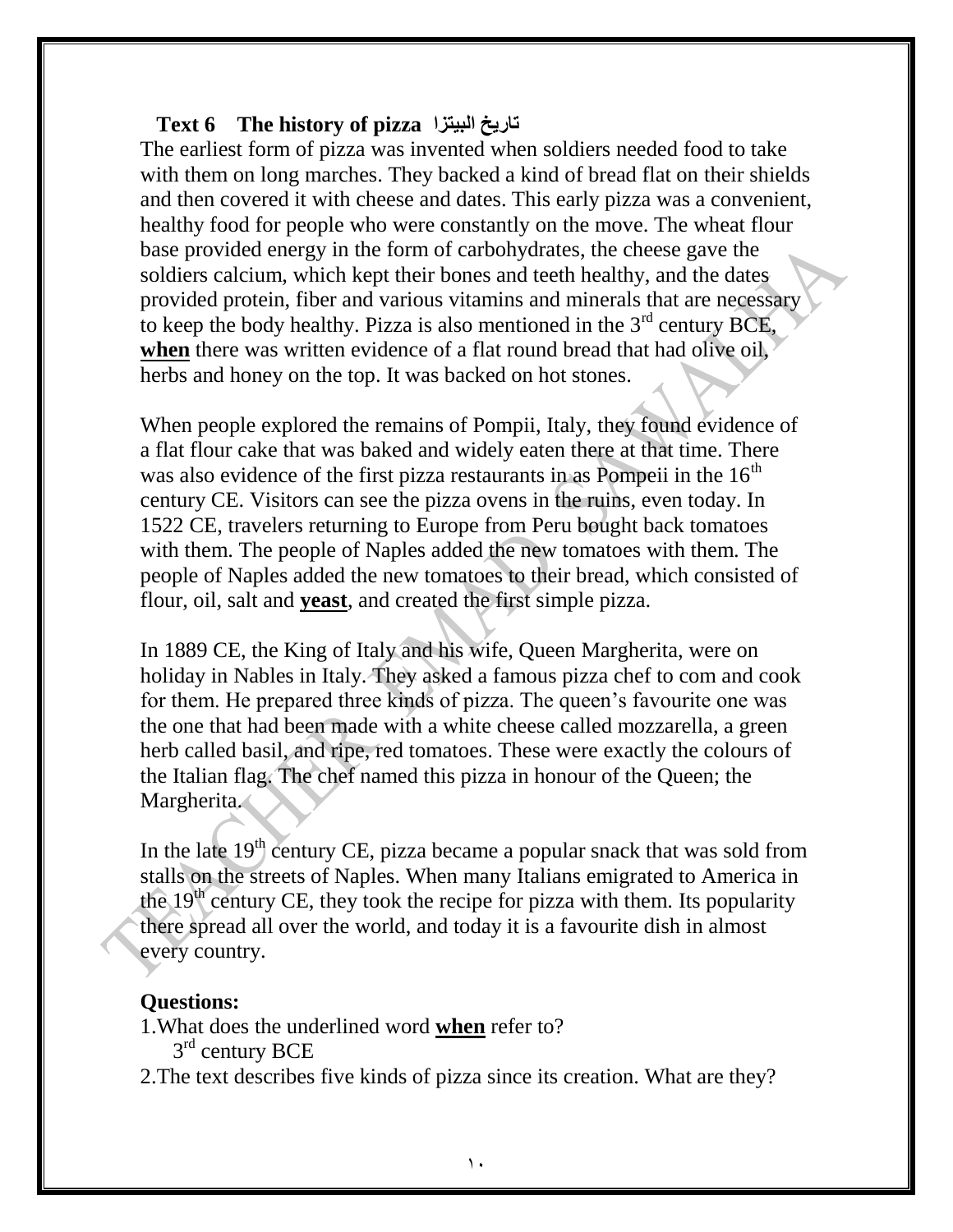1- soldiers pizza 2- Pompeii pizza 3- a flat, round bread with olive oil, herbs and honey pizza 4- Naples pizza 5- the margherita

3. Do you think the origin of pizza is from Peru, Pompeii, or Naples?

 The origin of pizza, and their pizza is from Naples because the Italians are skilled in making pizza, and their pizza is the best in the world.

4. Pizzas are not healthy for everyone. Can you suggest why?

Pizzas are not healthy because they contain too many carbohydrates.

5. What was the first pizza made of?

 The first pizza consisted of bread with tomatoes, which consisted of flour, oil, salt and yeast.

6. What was the kind of pizza the queen liked?

The Queen's favourite one was the one that had been made with a white cheese called mozzarella, a green herb called basil, and ripe, red tomatoes.

- 7. What did the colours of the Queen's favourite pizza represent? They represented the Italian flag
- 8. What did the chef call the pizza liked by the Queen? The margherita
- 9. Why did the chef call the pizza: the margherita?

In honour of the Queen

10. Write down three ingredients of Margherita pizza.

 a white cheese called mozzarella, a green herb called basil, and ripe, red tomatoes.

11- What does the underlined word "**yeast**" in paragraph 3 mean? a substance used for making bread rise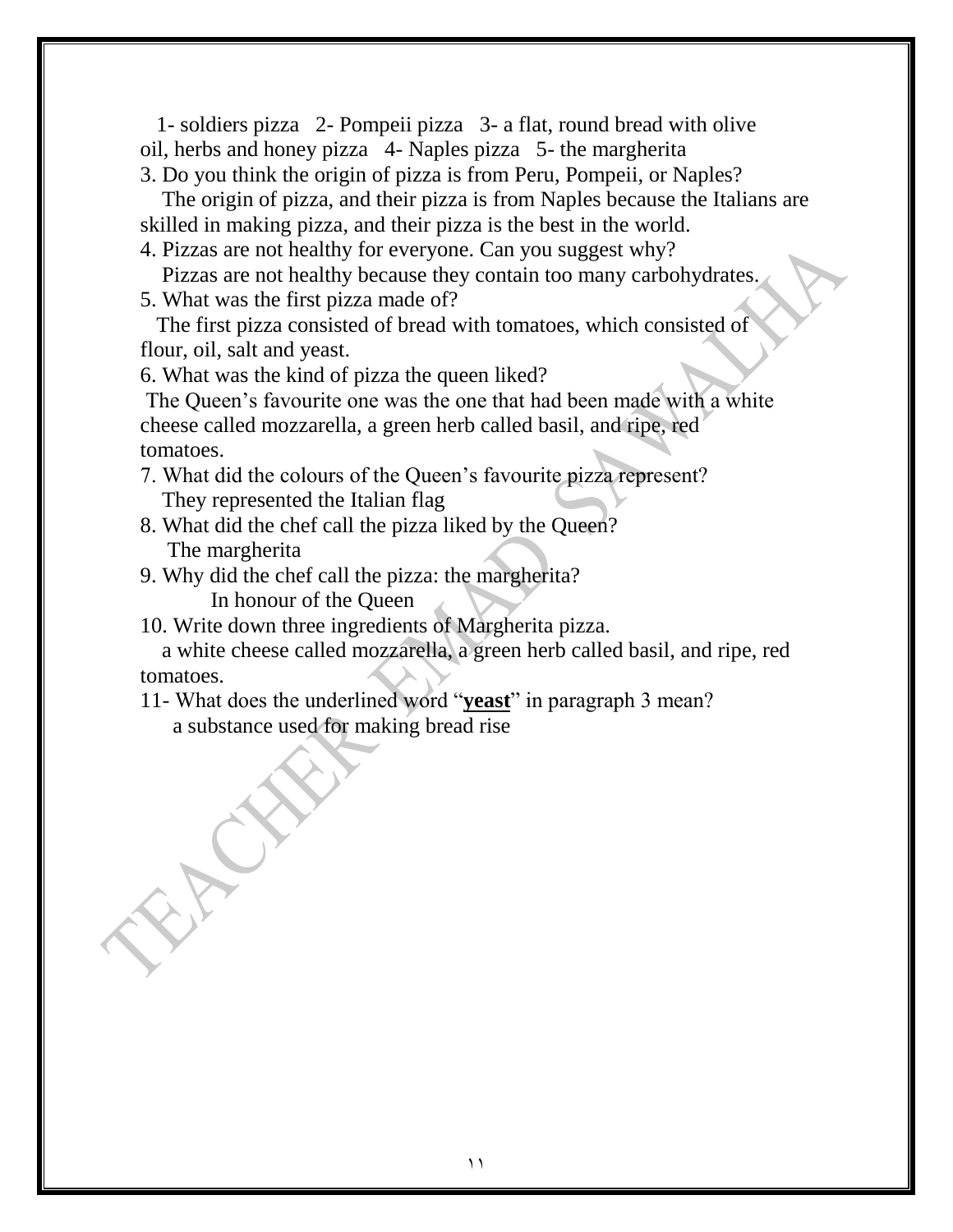## **Text 7 Calories and health والصحة الحراري السعر**

A calorie is a unit of energy. When you hear that a substance contains 100 calories, it's a way of describing how much energy it gives your body. Most foods and drinks contain calories. Some foods, such as lettuce, contain few calories-a cup of lettuce, for example, contains fewer than ten calories.

One gram of protein or carbohydrate contains 4 calories, and the same amount of fat contains more than double that number – 9 calories. So, to find out how many calories there are in a type of food, you can multiply the number of grams by the number of calories in a gram of that food group. We all need energy, so a healthy, balance diet includes the right number of calories – not too many, and not too few.

Teenagers need more calories than younger children. Teenage boys on average need 2,200 to 3,200 calories a day, and girls of the same age need 1,88 to 2,400 calories a day. However, whether **they** are girls or boys, teenagers who are active and move around a lot will need more calories than those who don't.

If you eat more calories than your body needs, the leftover calories are converted to fat. Too much fat can lead to health problems. Exercising is really important, too, because activity burns calories.

## **Questions**:

1- Define the calorie?

A calorie is a unit of energy

2- There are many foods and drinks that contain calories. Write down two of these foods and drinks.

 Some foods, such as lettuce, contain few calories-a cup of lettuce, for example, contains fewer than ten calories.

3- How do we know how many calories are there in a type of food?

 you can multiply the number of grams by the number of calories in a gram of that food group

4- What will happen if we eat more calories than our body needs? the leftover calories are converted to fat.

5- Why is exercising very important?

because activity burns calories.

- 6- What can much fat lead to? health problems
- 7- What does the underlined word **they** refer to? teenagers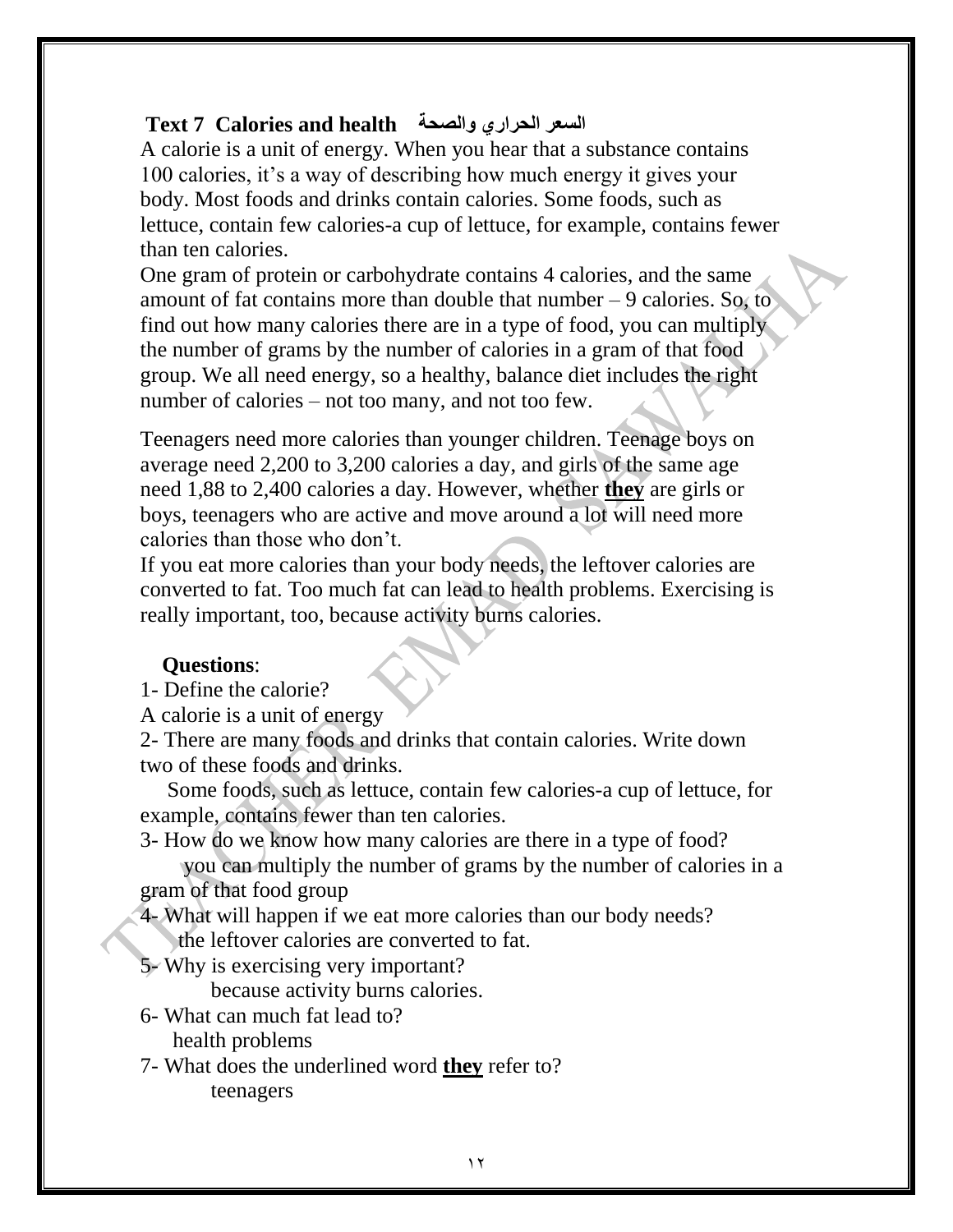## **B- Literature spot (2 points) االدب على سؤال**

#### **Read the following extract from Hard Times carefully, then answer the question that follows.**

"The next morning, Mr. Bounderby finds out that his bank has been robbed. People report that they had seen Stephen Blackpool waiting outside the bank at night and everyone assumes he is the robber. Luisa, however, suspects her brother Tom, who is now seriously in debt."

#### **Why does Luisa suspect that her brother robbed the bank?**

Because he is seriously in dept

**---------------------------------------------------------------------------------**

"Sissy finds her new life difficult and wonders when her father will return. Louisa feels sorry for the girl, but her brother Tom tells her it is not good to feel emotions."

**1. How did Sissy find her new life when her father will return?** Sissy finds her new life difficult and wonders when her father will return **2. What did Tom tell Louisa?**

Her brother Tom tells her it is not good to feel emotions."

## **Question Number Two**

**A. Choose the suitable words from those given in the box to complete each of the following sentences.** 

--------------------------------------------------------------------------------------

 **gestures, paved, abundant, practical,** 

1. Ahmad likes hands-on work because he is a .............. man.

2. Deaf people use.....................and hand signs to communicate.

3. The Minoans built the first..............roads in Europe.

**Answers:** 1- practical 2- gestures 3- paved --------------------------------------------------------------------------------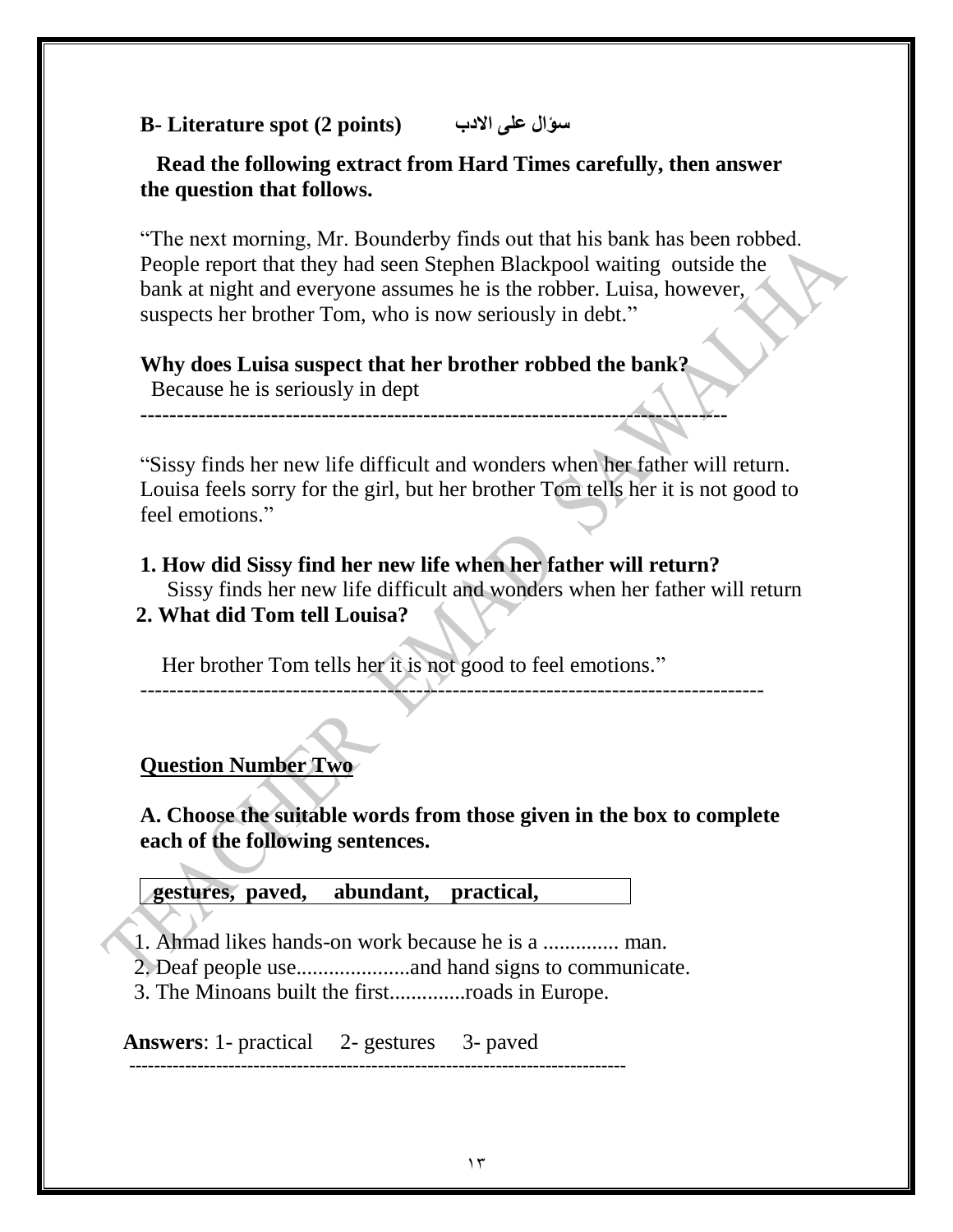#### **accountability, panels, derived, turbines, settling**

- 1. People must assume ………………….for their actions.
- 2. Biofuels are fuels that are ………………….from living matter.
- 3. Wind …………….can be used to convert wind energy into electricity.
- 4. Nomadic people kept traveling and ……………..in different places.

**Answers:** 1- accountability 2- derived 3- panels 4- settling

| workshop, | earthquake, | challenge, | tsunami, | test |
|-----------|-------------|------------|----------|------|
|           |             |            |          |      |

- 1. I ……………myself on my vocabulary often, so that I don't forget it.
- 2. My father fixes things in his …………………
- 3. This disaster can be caused by an ……… when the earth shakes from deep inside.

 4. A …………… is a huge wave in the ocean that causes terrible damage to the land.

**Answers:** 1- challenge 2- workshop 3- earthquake 4- tsunami

#### **- Complete the following sentences with words from the box. Setting remains inhabitants illiterate Lifestyle majestic**

- 1- The ………… of the city were living in peace.
- 2- The ……… history of this civilization is carved in the city's stones.
- 3- The Nabateans were not ………….. because archaeologists have found some inscriptions.
- 4- The …………. Of a past civilization tell us a lot about its culture.
- 5- Nomadic people kept traveling and …………. In different places.

#### **Answers:**

1- inhabitants 2- majestic 3- illiterate 4- remains 5- setting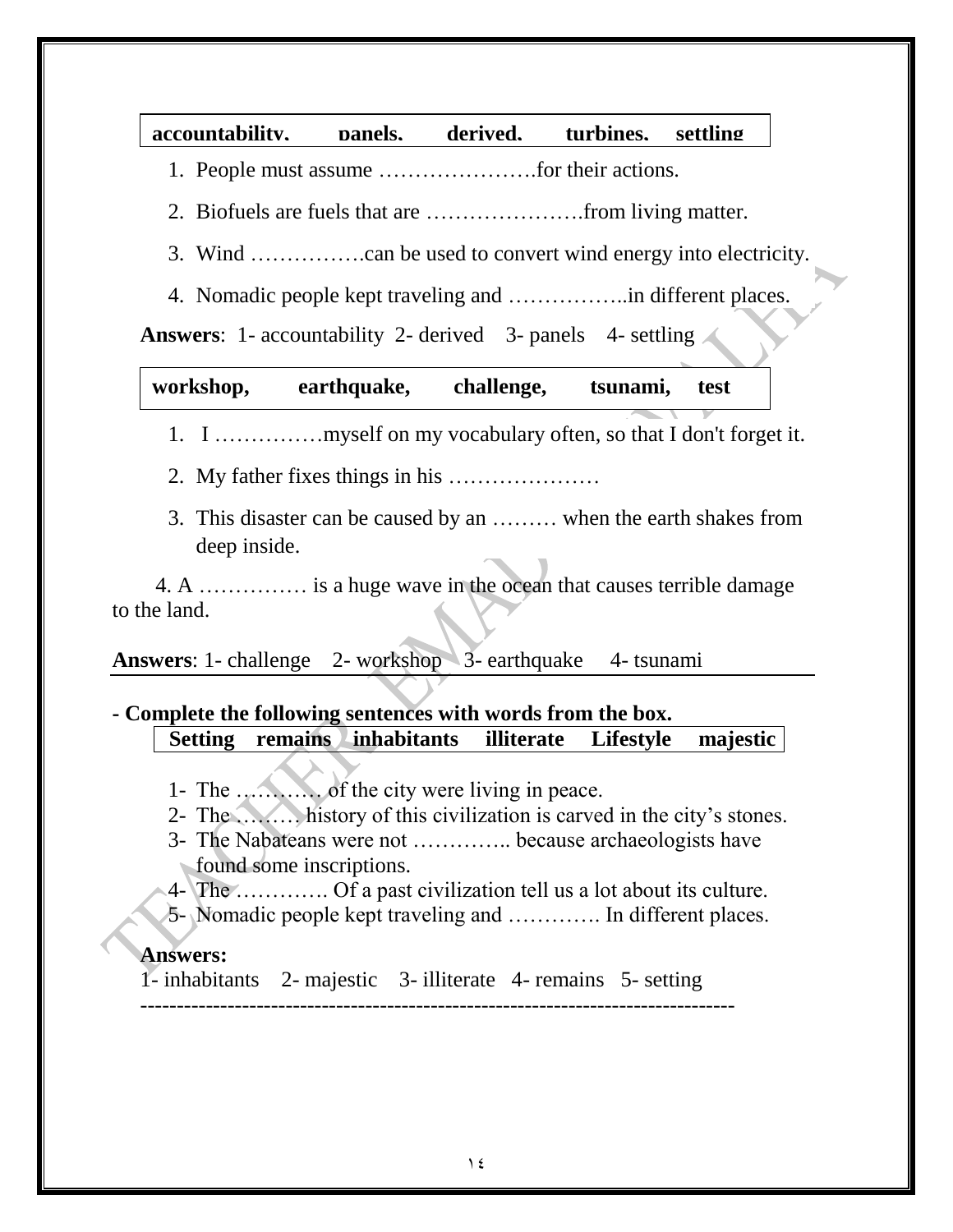#### **playwright majestic author grill**

1-…………..… means to cook under a hot part of the oven.

2- If you write any kind of published material, you are an ………….. .

 3- If you write dialogue which will be performed by a actors in a theater, you are a …………..

**Answers**: 1- grill 2- author 3- playwright

**----------------------------------------------------------------------------------------------**

**-Using the appropriate phrase or word in the box complete the text Are reliant on consequently deep understanding accountability consistently maintained free from pollution more regard for combined effort** 

|Humans and animals (**1**) …………. Water to survive. (**2**) ………….., living in a country where water is scarce requires a (**3**) …………… of the relationship between mankind and nature. Whether we are part of a large business or a small family, we must build a community feeling of (**4**) ………. For our water supply, and use it with (**5**)…………… the world around us. The government provides us with drinking water that is (**6**) ……………, and the least we can do is to make a (**7**) …………… to reduce our usage on a day-to day basis.

#### **Answers**

1-Are reliant on 2- consequently 3- deep understanding 4- accountability 5- more regard for 6- free from pollution / consistently maintained 7- combined effort

**------------------------------------------------------------------------------**

#### **B. Complete the following sentences with the suitable words derived from the words in brackets.**

1. Jordanian people must assume........for the misuse of water. **(accountable)**

2. I read a...............story that includes both comedy and tragedy. **(fascinate)**

3. People are taking too many fish from the oceans and...................there are not many left. **(consequent)**

4-Jordanians should have potable water that is free from ................(**pollute**)

5. It is our …………… to keep our school tidy and clean. (**responsible**)

6. Plastic bags are very dangerous because they can …………. the environment. ( **pollution**)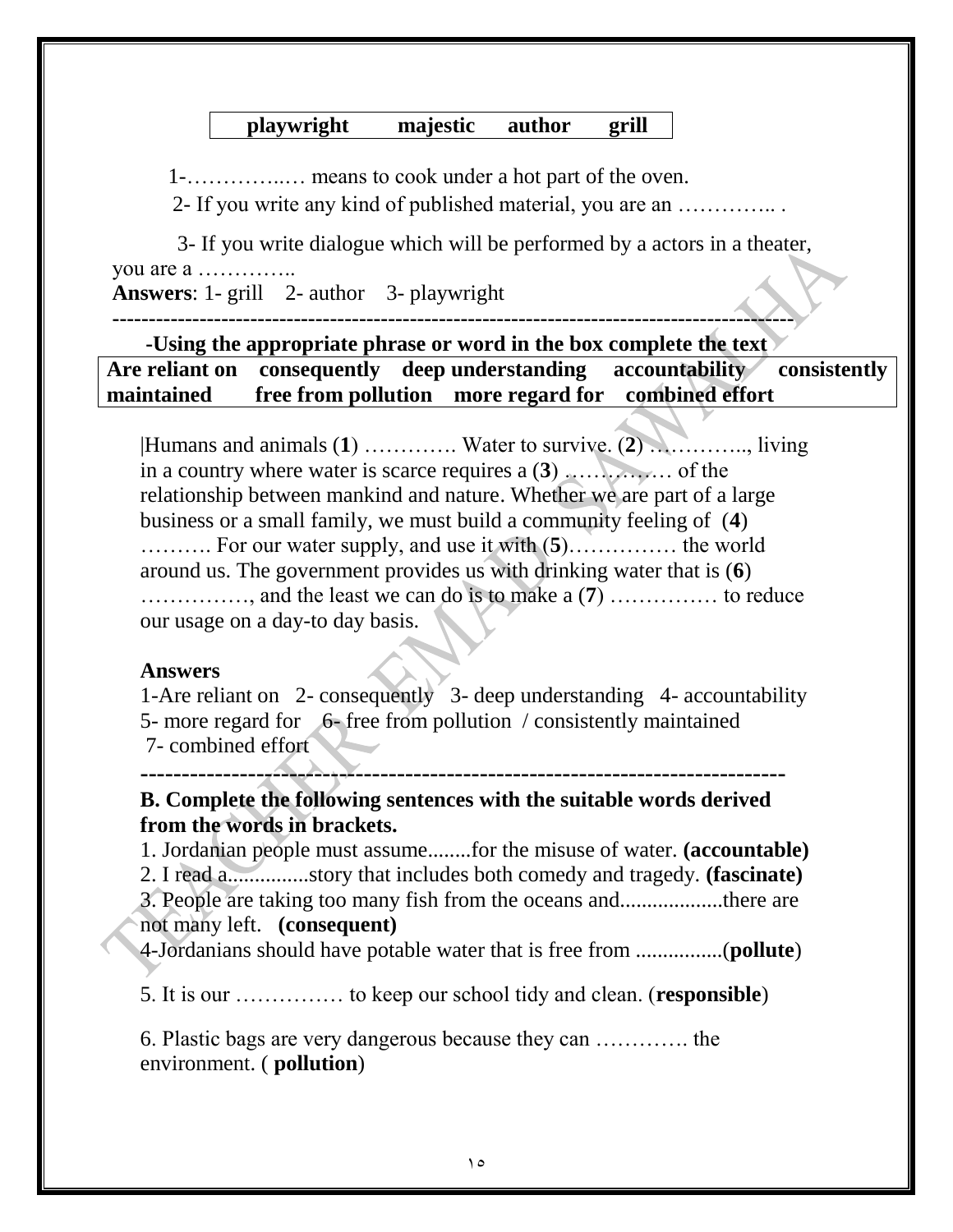7. Earth has a ………….. supply of fossil fuels, so we need to find alternative energy resources. (**finiteness**) 8. The electric circuits in the school are ………… maintained. (**consistent**) 9. People are ………………. on fresh water. ( **rely** ) 10. Global warming is an inevitable … of human activities. (**consequently**) 11. Nawal is extremely ………….. and hard working. (**rely**) 12- Our house is very expensive to …………… it ( **maintenance**) 13- Don't throw plastic bags because they don't ……….. .( **decomposition** ) 14- Global warming is increasing because of the high …… of fuels and energy. (**consume**) 15- The percentage of ………. in Jordan is one of the lowest in the middle East. (**illiterate**) 16- The government should encourage …………… projects. ( **commerce**) 17- Wheat is the most …….. grown food crop across the world. (**abundant**) 18- The film I saw yesterday wasn't ………….. successful. ( **commercial** ) 19- My grandfather was ………………., but he was a successful businessman. (**illiteracy**) 20- There are many organizations who contribute with the …………. of food, medicine and shelter for poor people. ( **provide** ) Answers: 1. accountability 2. fascinated 3. consequently 4. pollution 5- responsibility 6. pollute 7. finite 8. consistently 9. reliant 10. consequence 11. reliable 12-

maintain 13- decompose 14- consumption 15- illiteracy 16- commercial 17- abundant 18- commercially 19- illiterate 20- provision. -----------------------------------------------------------------------------------------------

**C. Study the following sentence and answer the question below.**

1- I like chicken dishes that are *marinated* in lemon juice

**Replace the underlined word "***marinated***" in the following sentence with a word that has a synonymous meaning.** 

 **Answer:** soaked

**..........................................................................................................**

2- I'd like to **boil** an egg in a pan with a little bit butter or oil.

**Replace the underlined cooking verb with the correct one. Answer**: fry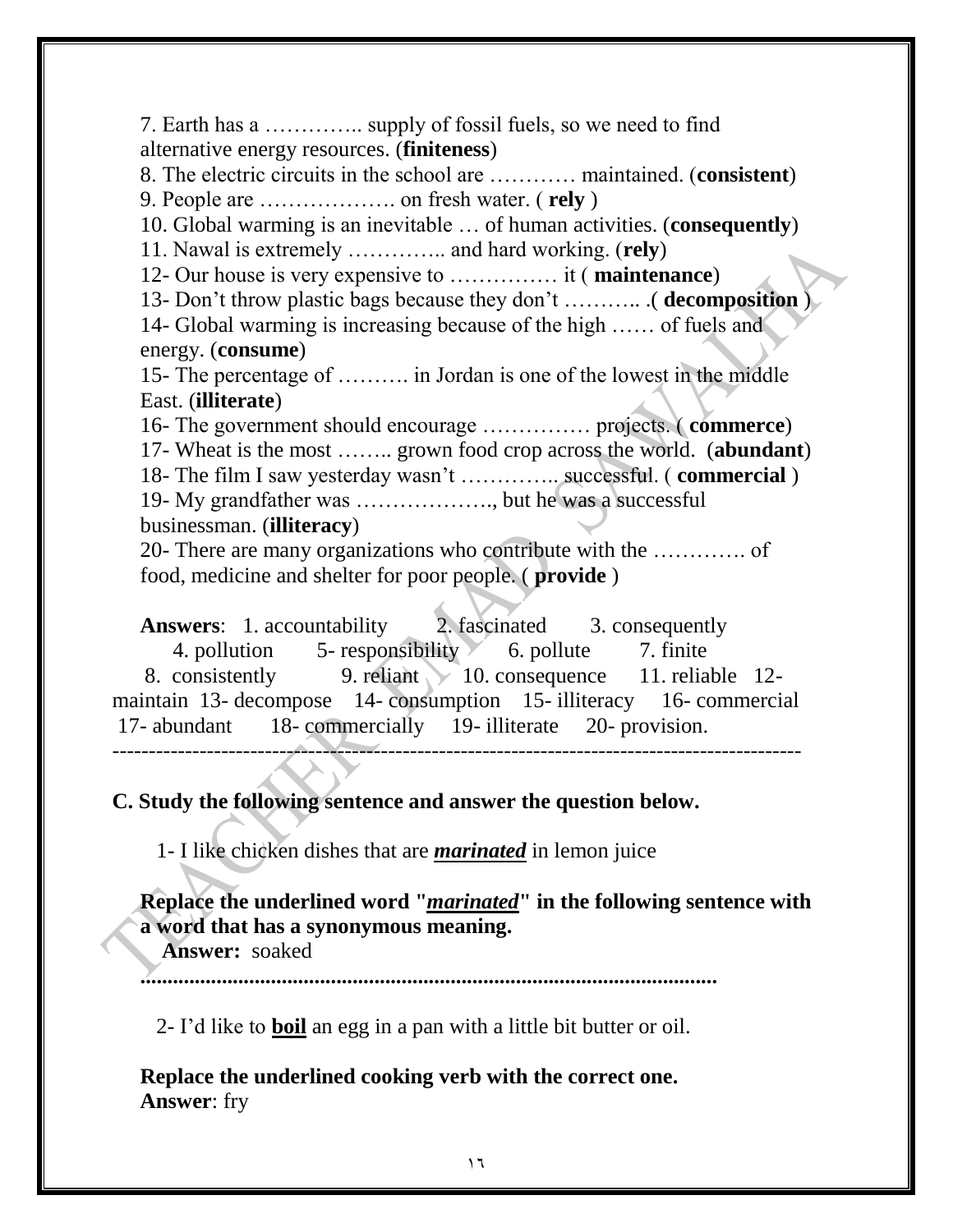**- Study the following sentences and answer the question below.**

I like to **challenge** myself, so I try to run further every day.

#### **Replace the underlined word with its synonym. Answer**: test

#### **- Read the following sentence carefully, and then answer the question that follows**

People must assume **accountability** for their actions

 **Replace the underlined word with its similar meaning.** responsibility

**- Study the following sentences and answer the question below.**

A **tornado** is a huge wave in the ocean that causes terrible damage to the land.

 **Replace the incorrect underlined word related to the natural disasters with the correct one.**

Answer: tsunami

**-------------------------------------------------------------------------------------**

#### **Question Number Three**

#### **A. Correct the verb between brackets to complete each of the following sentences.**

1. You must consider................statistics in your report. . (**use**)

2. By the time that I arrived at the station, the train ........... (**leave**)

3. Before Heba ............to bed, she had read a chapter of her book. (**go**)

4. Our team managed ........... the match after difficult struggle. (**win)**

5. While Dana ………….. her story, she took a short rest. (**read**)

6- I was writing my English assignment when you ………. (**call**)

7- When did you start ……………… English? (**learn**)

8- What do you hope ………….. when you finish school? (**do**)

9- What do you prefer ……………. sports or reading? (**Play**)

10- Where do you want ……………… on holiday? (**go**)

11- Would you ever consider ………….. to another country? (**move**)

12-I'm not going to build my house. I'm going to have it …….. (**build**).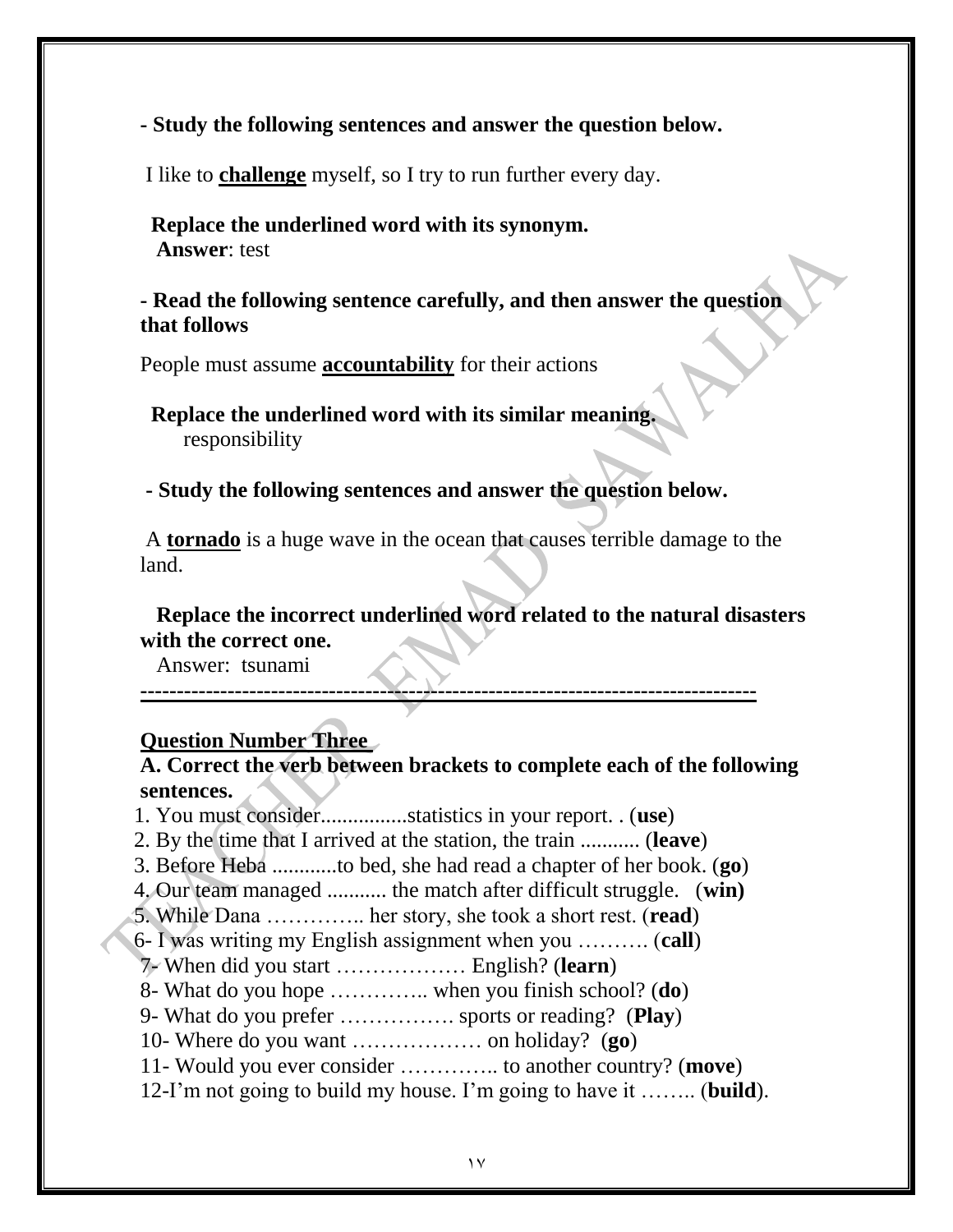13-They …………. Goods such as spices, gold and animals. (**might trade**) 14-Many Roman writers wrote about what the Nabatean culture …………….. like. (**must be** ) 15-The language of the Nabateans ……………….. a mixture of Arabic and Aramaic. (**could be** ) 16-The Nabatean society …………….. any slaves. ( **might not use** ) 17-They ……………….. illiterate because there are some inscriptions that remain. **( can't be** )

#### **Answers:**

1- using 2- had left 3- went 4- to win 5- was reading  $6$ - called 7- learning  $8-$  to do  $9-$  playing  $10-$  to go  $11-$  moving 12- built 13- might have traded 14- must have been 15- could have been 16- might not have used 17- can't have been ---------------------------------------------------------------------------------------

#### **B. Complete the following items using reported speech.**

| 1. "Jordan decided to construct two nuclear reactors".         |
|----------------------------------------------------------------|
| The spokesman said.                                            |
| 2. "What is your job?"                                         |
| The presenter asked Jamal                                      |
| 3. "Do you travel very often, Maha?"                           |
| They asked Maha                                                |
| 4. "You should visit the historical sites in your country."    |
| I told him                                                     |
| 5. "I was writing my English report when you called."          |
|                                                                |
| 6. "How long does it take to get to Petra?"                    |
|                                                                |
| <b>Answers:</b>                                                |
| 1- Jordan had decided to construct two nuclear reactors        |
| 2- what his job was.                                           |
| 3- if she traveled very often.                                 |
| 4- that he should visit the historical sites in his country.   |
| 5- he had been writing his English report when she had called. |
| 6- how long it took to get to Petra.                           |
|                                                                |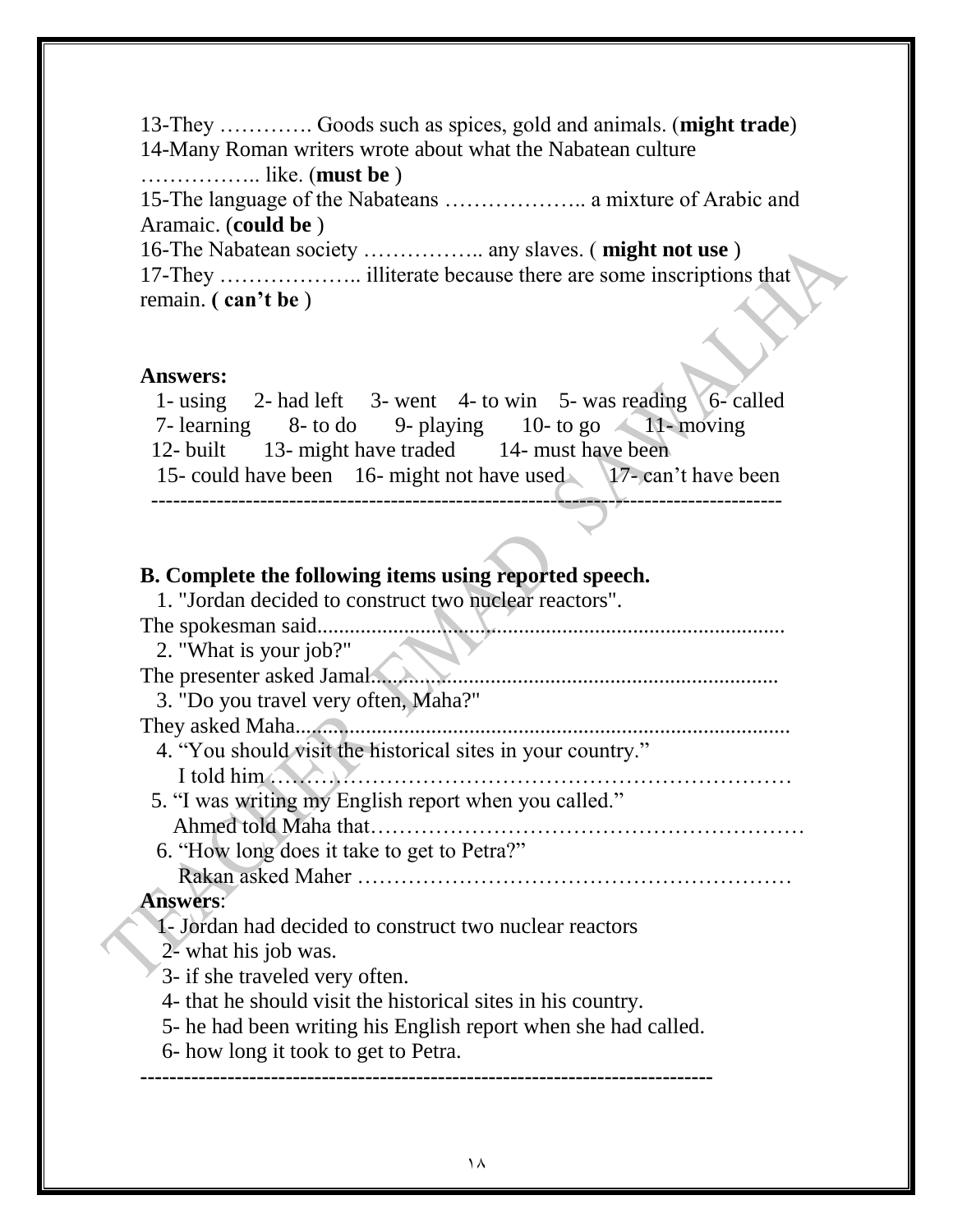#### **Question Number Four.**

#### **A- Rewrite the following sentences using the causative verb forms (get / have) something done.**

1- I'm going to cut my hair at the new hairdresser's. I'm going to ………………………………….………. 2- She needs to repair her car. She needs to …………………………………….…… 3- I need to mend the car conditioning unit. I need to ……………………………………….……… 4- They will fix that broken window. They …………………………………………………………. 5- He cooked his favorite meal. He ………………………………………………………….. 6- I repaired my phone after I dropped it. I …………………………………………………………... 7- Go and check your car engine, it's very noisy Go and …………………………………………………………….. 8- I want to build my new house near my old school I want ……………………………………………………………….  **Answersاالجوبة** 1- I'm going to have my hair cut at the new hairdresser's. 2- She needs to have her car repaired. 3- I need to get / have the car conditioning unit mended. 4- They will have that broken window fixed. 5- He had his favourite meal cooked. 6- I had / got my phone repaired after I dropped it.  **7-** Go and have your car engine checked, it's very noisy. 8- I want to get my new house built near my old school.

#### **B. Write sentences which explain the possibilities of the following situations using the given modal verbs between brackets.**

1. Rakan passed the exam without studying it. That's why I'm sure the exam was very easy. ( **must have** )

The exam ………………………………………………………………

2. When I got home last night. I found the window open and my laptop disappeared. That's why I'm certain that someone has stolen it. (**must have** Someone ……………………………………………………..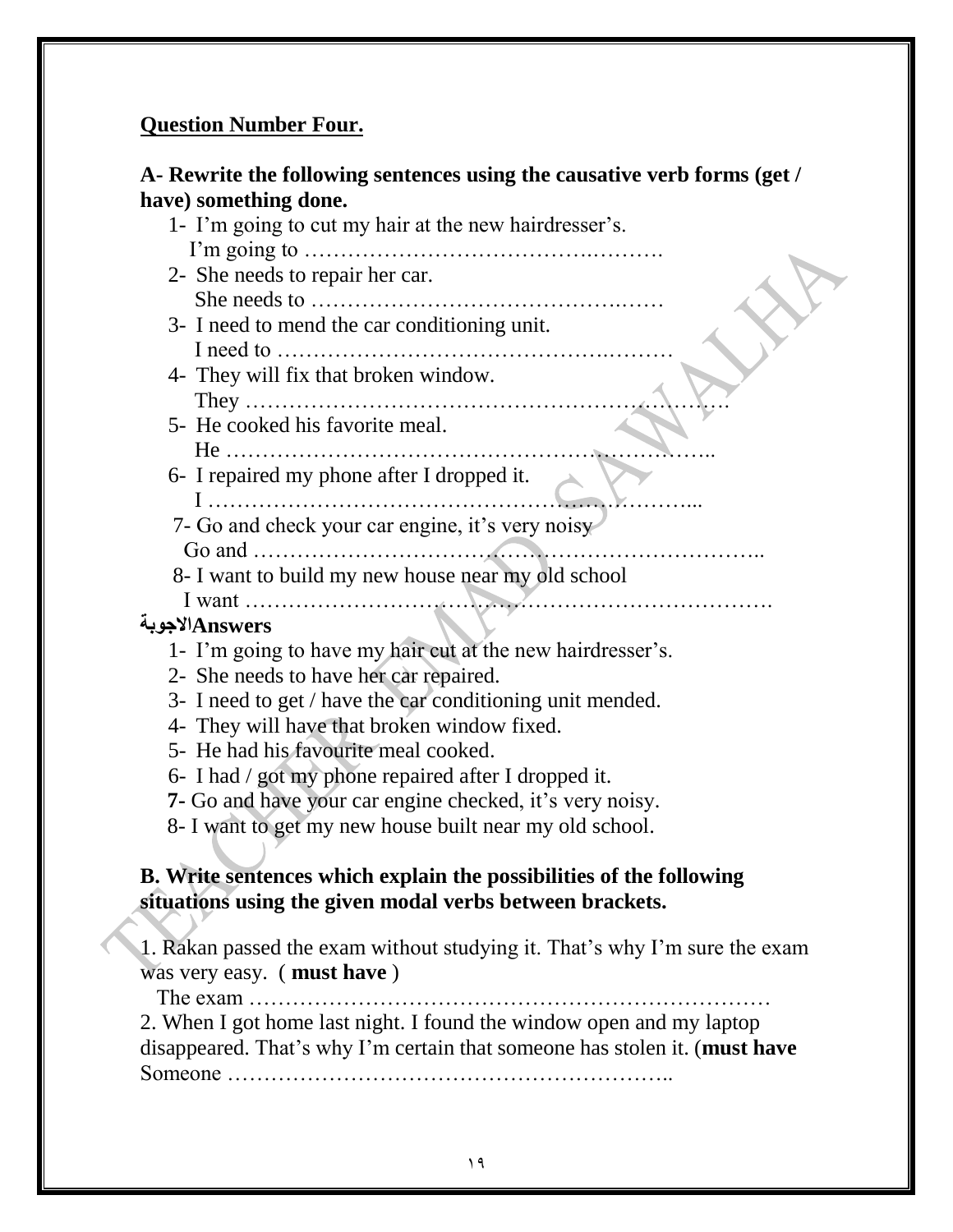3. My mother has gone to bed early tonight. I'm unsure she was tired or not. ( **might have** )

She………………………………………………………..…...

4. Ahmed didn't look so sad. That's why I'm sure he hasn't failed the exam. ( **can't have** )

He …………………………………………………………………….

5. I gave him my phone number, but he never called. I'm almost sure that he has forgotten it. **( must have** )

 He ……………………………………………………………………… 6- Your sister has worked very hard. That's why I am sure she has got good grades in her exam. **(must have)**

………………………………………………………………………

7- Sami was very tired yesterday. That's why I think he has forgotten the meeting. **( might have)**

#### **Answers:**

1- The exam must have been very easy 2- someone must have stolen it.

3- She might have been tired 4- He can't have failed the exam.

5- He must have forgotten it 6- She must have got good grades in her exam. 7- Sami might have forgotten the meeting

--------------------------------------------------------------------------------

#### **must have, can't have, might have**

……………………………………………………………………………

 1- Dina speaks excellent French. I'm sure she has lived in Paris for a long time.

Dina …………………………………………………………………..

2-Omar missed too many lessons. I almost certain he didn't pass his final exams.

Omar …………………………………………………….………

#### **Answers:**

1- Dina must have lived in Paris for a long time.

2- Omar can't have passed his final exams.

**------------------------------------------------------------------------------------------------**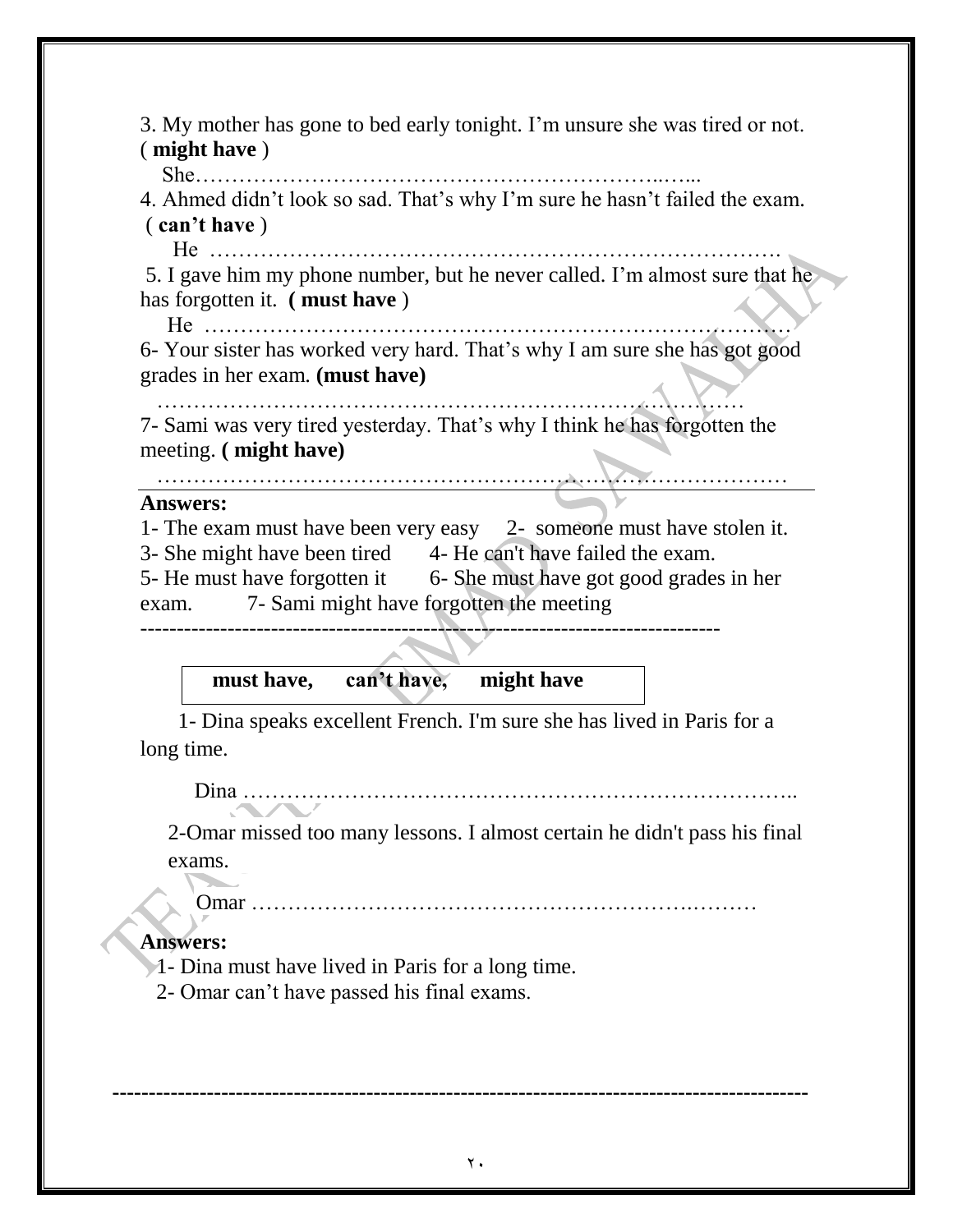**Study the following sentences and correct the mistakes in them. (one mistake in each sentence.)**

**)لم ياتي وزاري حتى االن(**

- 1- I wrote an email when the phone rang.
- 2- People were finding simple ways to communicate before writing was invented.
- ……………………………………………………………………. 3- While he was staying in Paris, he had visited his grandparents.
- ……………………………………………………………………... 4- We were taking a taxi because the bus hadn't come.
- ………………………………………………………………………
- 5- My daughter learnt the alphabet by the time she started school. ………………………………………………………………………
- 6- While Hami had a bath, the telephone rang.
- ………………………………………………………………………

#### **Answers:**

- 1- I was writing an email when the phone rang.
- 2- People found simple ways to communicate before writing was in vented.
- 3- While he was staying in Paris, he visited his grandparents.
- 4- We took a taxi because the bus hadn't come.
- 5- My daughter had learnt the alphabet by the time she started school.
- 6- While Hani was havinga bath, the telephone rang.

**----------------------------------------------------------------------------------**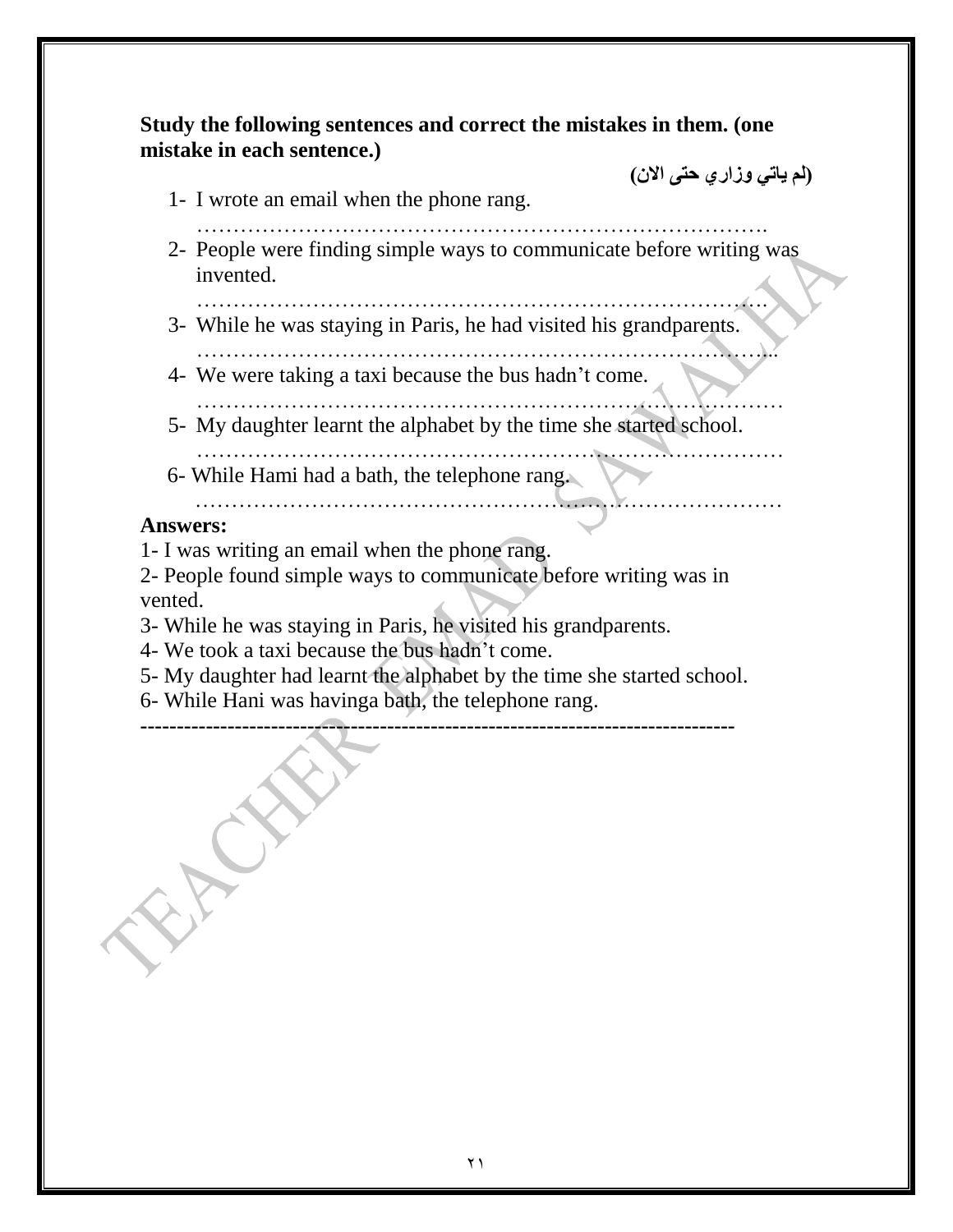#### **Question Number Five.**

#### **A- Guided Writing**

**Study in the information in the box below carefully, and then write two sentences about** *ways to make sports part of your daily life***. Use linking words such as: and, moreover, in addition to, too........etc.**

#### **Ways to make sports part of your daily life.**

**N** - get off the bus one stop before usual

- choose a sport that you enjoy doing.
- walk to work or to school
- stand up while making phone calls.

There are many ways to make sports part of your daily life such as getting off the bus one stop before usual and choosing a sport that you enjoy doing. Also, you can walk to work or to school or stand up while making phone calls.

**Read the information in the box below, and then write two sentences about advantages and disadvantages of solar energy using the appropriate linking words such as: and, but, too … etc.**

**--------------------------------------------------------------------------------------**

| <b>Advantages</b> | <b>Disadvantages</b> |  |
|-------------------|----------------------|--|
| - safe            | - expensive          |  |
| - renewable       | - not durable        |  |

On the one hand, solar energy is safe and renewable. On the other hand, it is expensive at first and not durable.

----------------------------------------------------------------------------------------

| <b>How to save water at home</b> |  |                                           |  |  |
|----------------------------------|--|-------------------------------------------|--|--|
|                                  |  | - close the tap while brushing your teeth |  |  |
|                                  |  | - use a filter to reduce water flow       |  |  |

- clean the car with a piece of cloth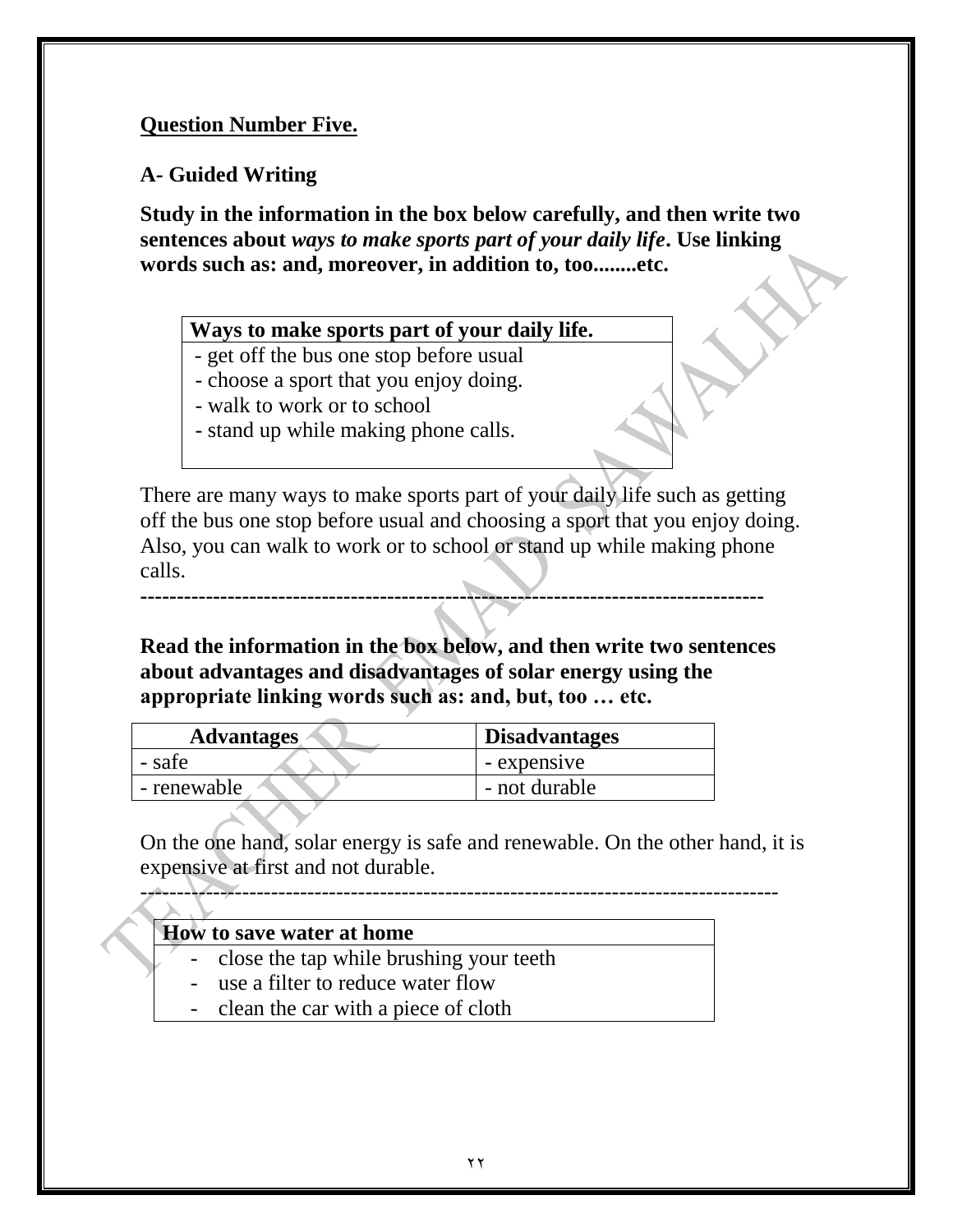There are many ways to save water, such as closing the tap while brushing your teeth and using a filter to reduce water flow. Also, we can clean the car with a piece of cloth.

او

To save water at home, close the tap while brushing your teeth and use a filter to reduce water flow. Also, you can clean the car with a piece of cloth. ------------------------------------------------------------------------------

#### **How to protect natural resources**

- reduce pollution
- plant more trees
- encourage community work
- spread awareness

To protect natural resources, reduce pollution and plant more trees. You can also encourage community work and spread awareness.

-----------------------------------------------------------------------------------

#### **How to make mansaf**

- boil lamb meat or chicken
- cook the rice
- put the meat on the rice in a big dish
- add yoghurt soup and some pine nuts

First, boil lamb meat or chicken and cook the rice. Then, add yoghurt soup and some pine nuts after putting the meat on the rice in a big dish. ---------------------------------------------------------------------------------------

#### **Advantages of the internet**

- save time and effort
- provide wide range of resources
- fast and cheap

There are many advantages of the internet such as saving time and effort, and providing wide range of resources. It is also fast and cheap.

-------------------------------------------------------------------------------------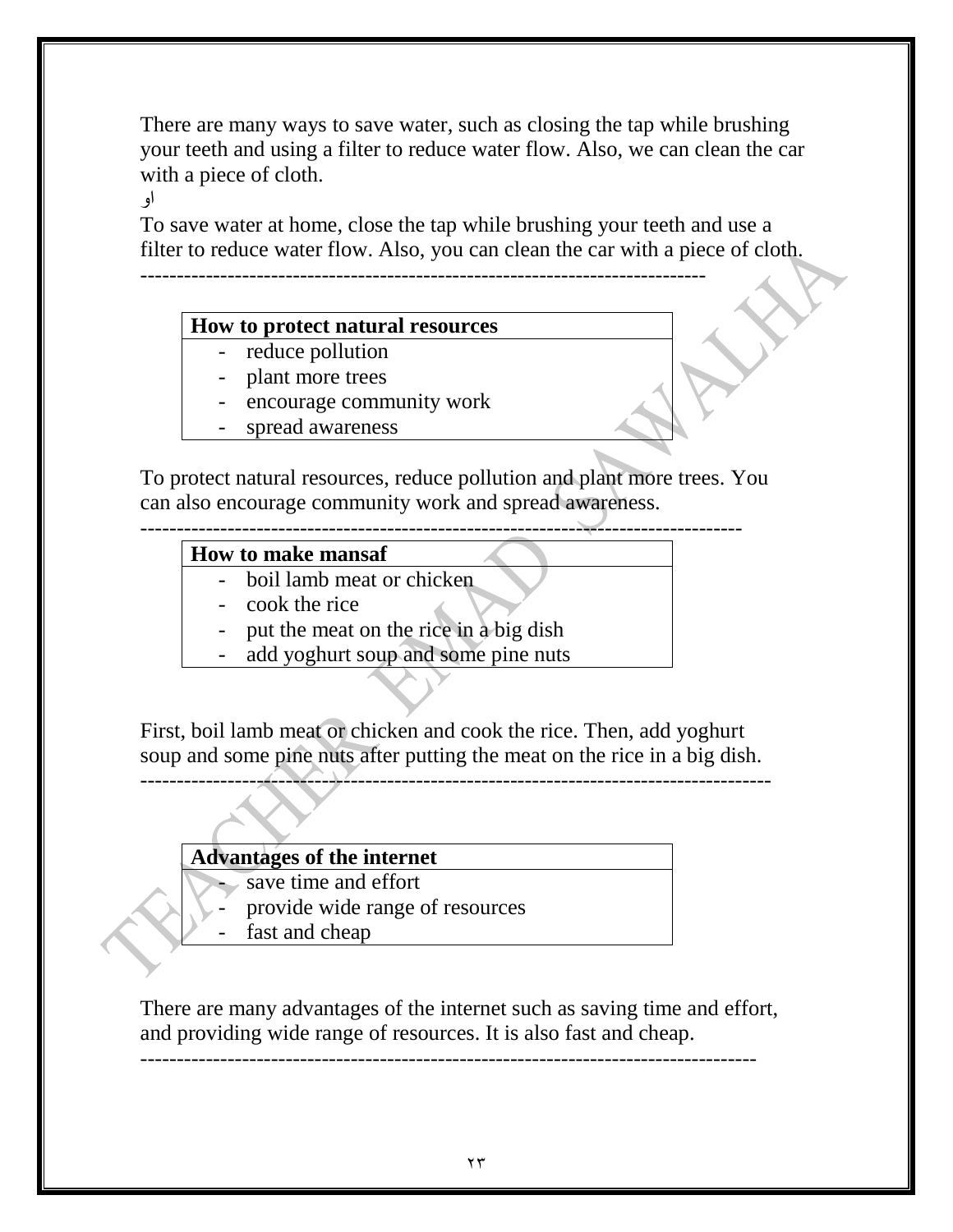# **Free writing**

## **1- Advantages and disadvantages of solar power**

There are many advantages worth considering when it comes to solar energy and everything that it offers.

Solar energy is a completely renewable resource. Solar cells make absolutely no noise at all. Very little maintenance is required to keep solar cells running. Further more, solar energy creates absolutely no pollution. On the other hand, some days you may still need to rely on oil to power your home. Solar power cannot be used during a storm, on a cloudy day or at night. This limits how much power can be saved for future days. The solar cells and solar panels that are needed to use solar energy tend to be very expensive when you first purchase them.

## - **An essay about the importance of cruel oil**

Crude oil is still one of the cheapest sources of a storable, transportable energy. Only natural gas, coal, wood, and some other biomass are cheaper sources of energy.

Without oil, it is likely the world would have a much smaller population at present. Oil enabled modern agriculture to supply cheap food. Oil supplies cheap energy making the manufacture and transport of many products inexpensive enough to change the entire world economy.

At present, there is a fairly direct relationship between oil consumption and economic activity.

## **- An essay about reading habits**

 I read all kinds of books, the Holy Quran, magazines and newspapers. I also read a wide variety of genres. My tastes are very different. Mostly, I just enjoy discovering and experiencing new things.

First thing in the morning, I read the Holy Quran, and then I look at feeds from various and news sites. It usually takes me 45 minutes to an hour to scan these feeds and read the articles that catch my attention.

At the end of the day, right before bed, I try to read for 30 minutes or so. This is always a physical book. I am currently reading a book on search engine optimization, I have to be careful, because if the book is too stimulating it keeps me up thinking.